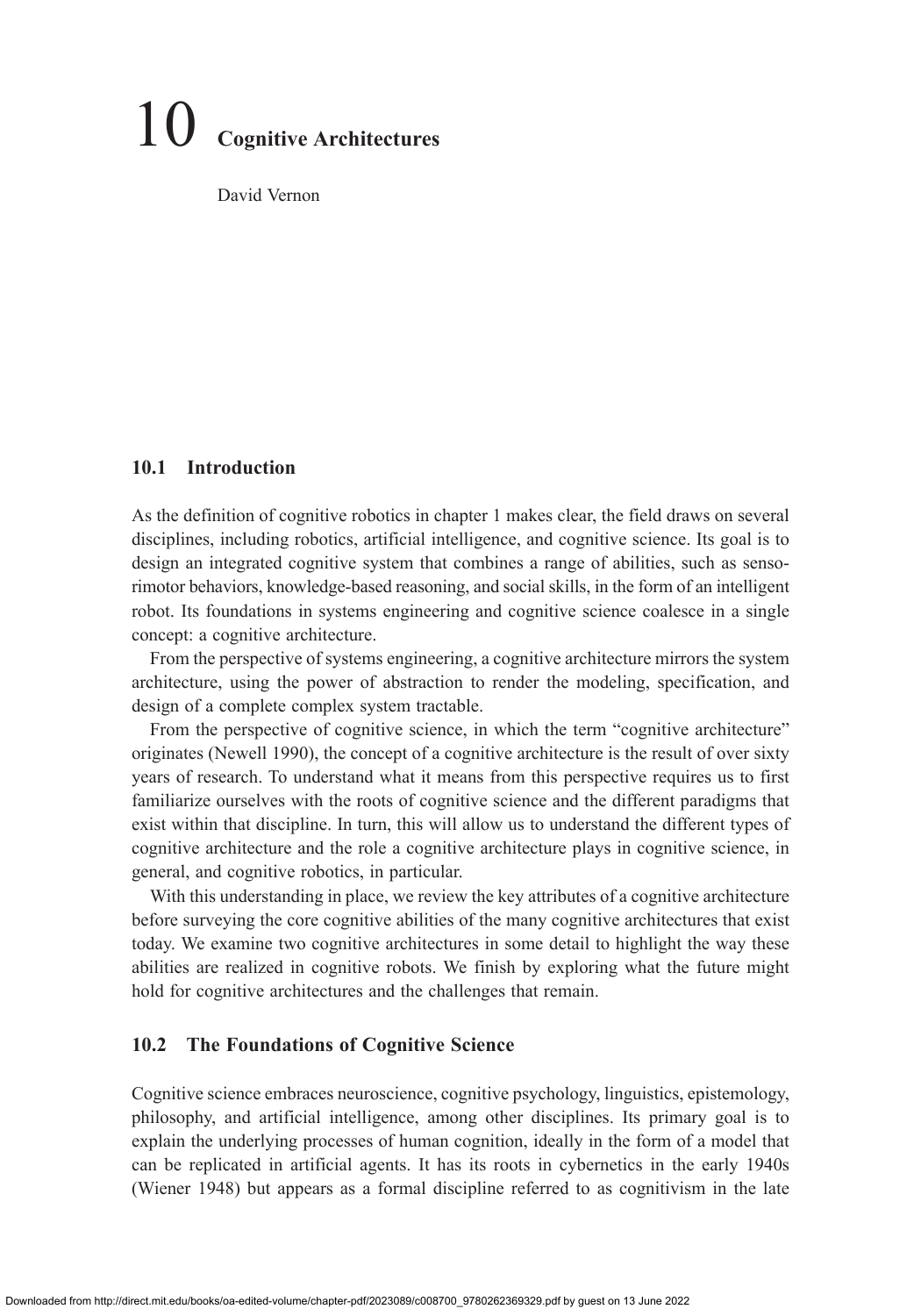1950s. Cognitivism built on the logical foundations laid by the early cyberneticians and exploited the computer as a literal metaphor for cognitive function and operation, using symbolic information processing as its core model of cognition. Cybernetics also gave rise to the alternative emergent systems approach, which recognized the importance of selforganization in cognitive processes, eventually embracing connectionism, dynamical systems theory, and the enactive perspective on cognitive science. Hybrid systems attempt to combine the cognitivist and emergent paradigms to varying degrees, quite often ignoring some of the incompatible assumptions that the cognitivist and the emergent paradigms make about the fundamental nature of cognition (Vernon 2014).

# **10.2.1 The Cognitivist Paradigm of Cognitive Science**

The cognitivist paradigm, which embraces artificial intelligence (AI), dates from a conference held at Dartmouth College, New Hampshire, in July and August 1956. It was attended by Allen Newell, Herbert Simon, John McCarthy, Marvin Minsky, and Claude Shannon, among others, all of whom exerted a very significant influence on the development of AI over the next half century.

The essential position of cognitivism is that cognition is achieved by computations performed on internal symbolic knowledge representations in a process whereby information about the world is taken in through the senses, filtered by perceptual processes to generate descriptions that abstract away irrelevant data, represented in symbolic form, and reasoned about to infer what is required to perform some task and achieve some goal. In the cognitivist paradigm, any physical platform that supports the performance of the required symbolic computation will suffice. In other words, the physical realization of the computational model is inconsequential to the model. The principled decoupling of computational operation from the physical platform that supports these computations is referred to as computational functionalism (Piccinini 2010). Allen Newell made several landmark contributions to the establishment of practical cognitivist systems: in the early 1980s with his introduction of the concept of a knowledge-level system, the maximum rationality hypothesis, and the principle of rationality (Newell 1982); in the mid-1980s with the development of the Soar cognitive architecture for general intelligence (along with John Laird and Paul Rosenbloom; Laird, Newell, and Rosenbloom 1987); and in 1990 with the concept of a unified theory of cognition (Newell 1990)—that is, a theory that covers a broad range of cognitive issues, such as attention, memory, problem-solving, decision-making, and learning from several aspects, including psychology, neuroscience, and computer science.

## **10.2.2 The Emergent Paradigm of Cognitive Science**

In the emergent paradigm, cognition is one of the processes by which an autonomous system maintains its autonomy. Through cognition, the system constructs its reality—its world and the meaning of its perceptions and actions—as a result of its operation in that world. This process of making sense of its environmental interactions is one of the foundations of a branch of cognitive science called *enaction* (Stewart, Gapenne, and Di Paolo 2010; Vernon 2010). Cognition is also the means by which the system prepares for interaction that may be necessary in the future. Thus, cognition is intrinsically linked with the ability of an agent to act prospectively. As such, many emergent approaches focus on the acquisition of anticipatory skills rather than knowledge, asserting that processes that guide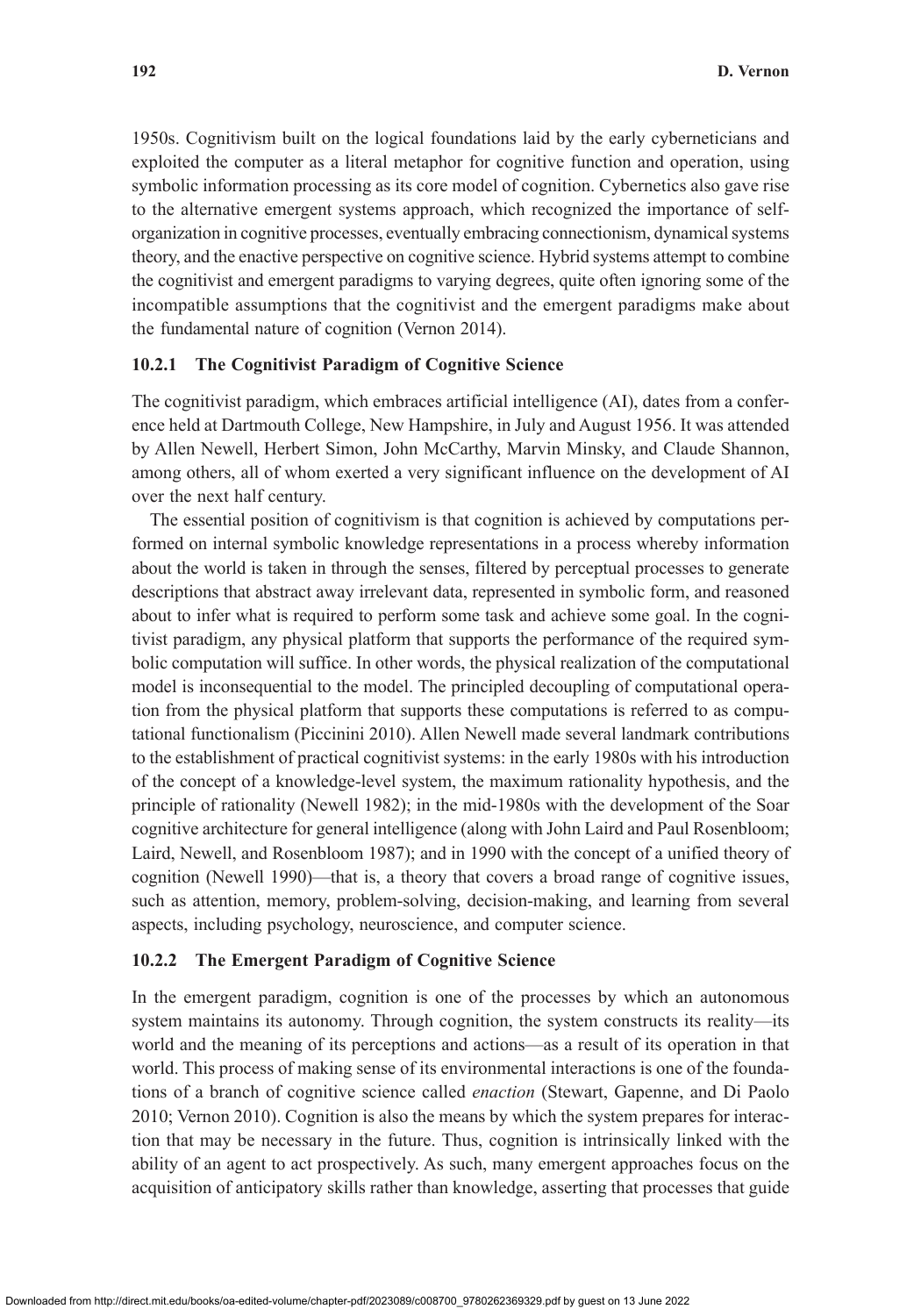action and improve the capacity to guide action form the root capacity of all intelligent systems (Christensen and Hooker 2000). As a result, in contrast to cognitivism, emergent approaches are necessarily embodied, and the physical form of the agent's body plays a causal role in the cognitive process. Together, the body and the brain form the basis of a cognitive system, and they do so in the context of a structured environmental niche to which the body is adapted. Because of this, cognition in the emergent paradigm is sometimes referred to as *embodied cognition*, although some emergent approaches make even stronger assertions about the nature of cognition. The emergent paradigm typically exploits connectionism or dynamical systems theory. In general, connectionist systems correspond to models at a lower level of abstraction, dynamical systems to a higher level. They are sometimes referred to as subsymbolic processes.

# **10.2.3 Hybrid Systems**

Hybrid systems are attempts to exploit both the cognitivist and emergent paradigms of cognitive science. They exploit symbolic knowledge to represent the agent's world and logical rule-based systems to reason with this knowledge to pursue tasks and achieve goals. At the same time, they typically use emergent models of perception and action to explore the world and construct this knowledge. Hybrid systems use both symbolic and subsymbolic representations. The latter are constructed using subsymbolic connectionist processes as the system interacts with and explores the world. So, instead of a designer programming in all the necessary knowledge, objects and events in the world can be represented by observed correspondences between sensed perceptions, agent actions, and sensed outcomes. Thus, as with an emergent system, a hybrid system's ability to understand the external world is dependent on its ability to flexibly interact with it. Interaction becomes an organizing mechanism that establishes a learned association between perception and action. For a detailed comparison of cognitivist, emergent, and hybrid paradigms of cognitive science, see Vernon, Metta, and Sandini (2007b) and Vernon (2014).

# **10.3 The Types of Cognitive Architecture**

A cognitive architecture is a software framework that integrates all the elements required for a system to exhibit the attributes considered to be characteristic of a cognitive agent. Just what these elements are is open to interpretation, but as we will see, there is common ground in the identification of core cognitive abilities in these interpretations—for example, perception, action, learning, adaptation, anticipation, motivation, autonomy, internal simulation, attention, action selection, memory, reasoning, and metareasoning (Vernon 2014; Vernon, von Hofsten, and Fadiga 2016; Kotseruba and Tsotsos 2020).

Furthermore, a cognitive architecture determines the overall structure and organization of a cognitive system, including the component parts or modules (Sun 2004), the relations between these modules, and the essential algorithmic and representational details within them (Langley 2006). The architecture specifies the formalisms for knowledge representations and the types of memories used to store them, the processes that act upon that knowledge, and the learning mechanisms that acquire it. For cognitivist and hybrid approaches, a cognitive architecture also provides a way of programming the system so that domain and task knowledge can be embedded in the system.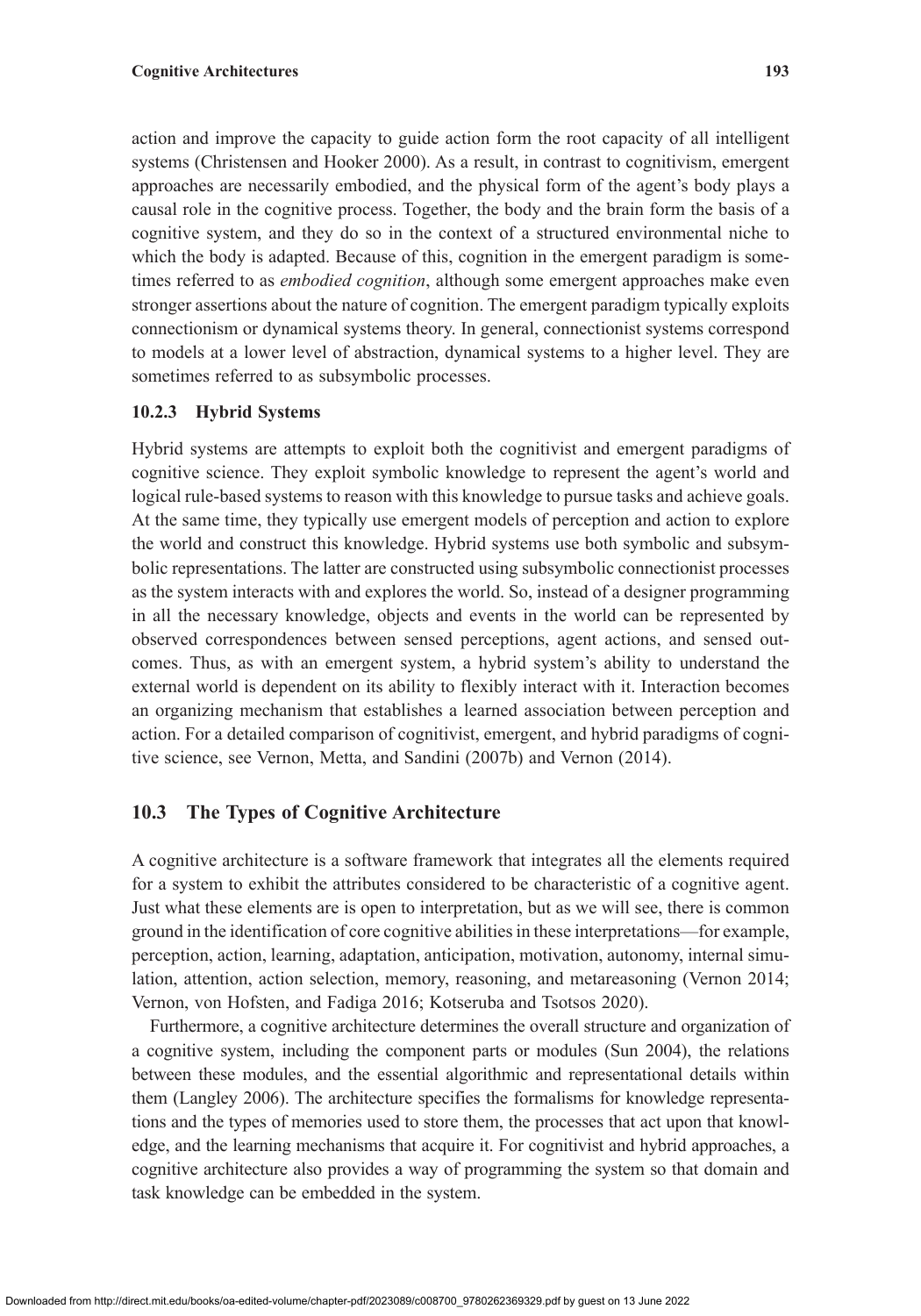A cognitive architecture makes explicit the set of assumptions upon which that cognitive model is founded. These assumptions are typically derived from several sources: biological or psychological data, philosophical arguments, or working hypotheses inspired by work in different disciplines such as neurophysiology, psychology, and artificial intelligence. Once it has been created, a cognitive architecture also provides a framework for developing the ideas and assumptions encapsulated in the architecture.

There are three different types of cognitive architecture, each derived from the three paradigms of cognitive science: the cognitivist, the emergent, and the hybrid. Cognitivist cognitive architectures are often referred to as symbolic cognitive architectures (Kotseruba and Tsotsos 2020). It is noteworthy that the term "cognitive architecture" itself is due to Allen Newell and his colleagues in their work on unified theories of cognition (Newell 1990). Consequently, for cognitivism a cognitive architecture represents any attempt to create a unified theory of cognition. The cognitive architectures Soar (Laird, Newell, and Rosenbloom 1987; Laird 2009, 2012), ACT-R (Anderson 1996; Anderson et al. 2004), and CLARION (Sun 2007, 2016) are archetypal candidate unified theories of cognition, all of which are classified as hybrid cognitive architectures in the survey by Kotseruba and Tsotsos (2020).

# **10.3.1 The Cognitivist Perspective on Cognitive Architecture**

In the cognitivist paradigm, the focus in a cognitive architecture is on the aspects of cognition that are constant over time and that are independent of the task (Ritter and Young 2001; Langley, Laird, and Rogers 2009). A cognitivist cognitive architecture is a generic computational model that is neither domain-specific nor task-specific, and it needs to be provided with knowledge to perform any given task. This combination of a given cognitive architecture and a particular knowledge set is generally referred to as a *cognitive model*. In many cognitivist systems, much of the knowledge incorporated into the model is normally provided by the designer, and often this knowledge is highly crafted, possibly drawing on years of experience working in the problem domain. Machine learning is increasingly used to augment and adapt this knowledge.

## **10.3.2 The Emergent Perspective on Cognitive Architecture**

Emergent approaches to cognition focus on the development of the agent from a primitive state to a fully cognitive state over its lifetime. As such, an emergent cognitive architecture is the initial state from which an agent subsequently develops. Development requires exposure to an environment that is conducive to development, one in which there is sufficient regularity to allow the system to build a sense of understanding of the world around it but not excessive variety that would overwhelm an agent that has inherent limitations on the speed with which it can develop. Thus, emergent cognition has two aspects, architecture and gradually acquired experience, mirroring the two aspects of a cognitivist cognitive architecture: architecture and knowledge. These two aspects of emergent cognition are referred to as phylogeny and ontogeny (or ontogenesis), the latter being the interactions and experiences that a developing cognitive system is exposed to as it acquires an increasing degree of cognitive capability. Since the emergent paradigm holds that the physical system—the body—is also a part of the cognitive process, an emergent cognitive archi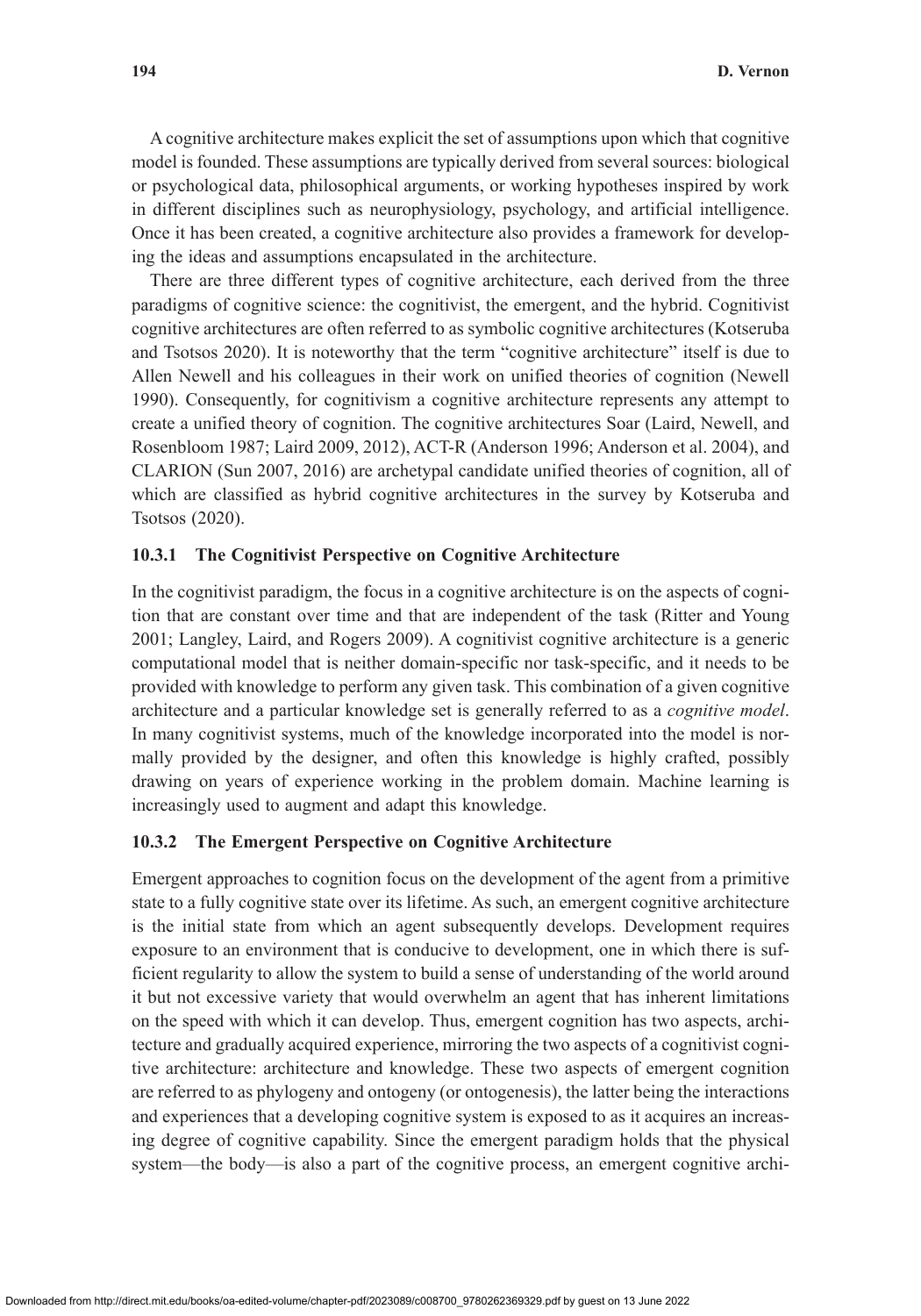tecture should reflect in some way the structure and capabilities—the morphology—of the physical body in which it is embedded.

# **10.3.3 The Hybrid Perspective on Cognitive Architecture**

As we have noted, hybrid systems endeavor to have the best of both worlds, combining the strengths of the cognitivist and emergent approaches. Most hybrid systems focus on integrating symbolic and subsymbolic (usually connectionist) processing.

Hybrid cognitive architectures are the most prevalent type. The survey by Kotseruba and Tsotsos (2020) lists twenty-two symbolic (i.e., cognitivist) cognitive architectures, fourteen emergent, and forty-eight hybrid, thirty-eight of which are fully integrated.

# **10.4 Desirable Characteristics of a Cognitive Architecture**

If a cognitive architecture is intended to be a unified theory of cognition, as most cognitivist cognitive architectures are, then it should exhibit certain desirable attributes—desiderata including ecological realism, bioevolutionary realism, cognitive realism, and eclecticism of methodologies and techniques, as well as several behavioral characteristics (Sun 2004). Ecological realism means that a cognitive architecture should focus on allowing the cognitive system to operate in its natural environment, engaging in everyday activities and dealing with many concurrent and often conflicting goals with many environmental contingencies. Bioevolutionary realism means that a cognitive model of human intelligence should be reducible to a model of animal intelligence. Cognitive realism means that a cognitive architecture should attempt to capture the essential characteristics of human cognition from the perspectives of psychology, neuroscience, and philosophy. Eclecticism of methodologies and techniques means that new models should draw on, subsume, or supersede older models. Most cognitive architectures for cognitive robotics are not intended to be a unified theory of cognition, and consequently, these attributes can be addressed only to the extent that they are useful from a robotics perspective.

In the emergent paradigm of cognitive science, development is the process whereby a cognitive agent 1) expands its repertoire of action capabilities and 2) extends the time horizon of its ability to anticipate events in its world, including the need to act, the outcome of selected actions, the intentions of other cognitive agents, and the outcome of their actions (Vernon 2010). These considerations give rise to an additional set of desiderata for developmental cognitive architectures (Vernon, von Hofsten, and Fadiga 2016), including the need for a value system to determine the goals of actions and provide the drive for achieving them (Oudeyer, Kaplan, and Hafner 2007; Merrick 2010) along with exploratory and social motives (Piaget 1954; Vygotsky 1978; Lindblom 2015) to modulate behavior and select actions (Edelman 2006). The adaptation inherent in development is dependent on learning. A developmental cognitive architecture needs to have at least three different modes of learning: supervised learning, reinforcement learning, and unsupervised learning (Doya 1999). It also requires some mechanism to simulate future events (Seligman et al. 2013), to simulate the execution of actions and the likely outcome of those actions (Hesslow 2002, 2012), and to take alternative perspectives, including those of other agents (Schacter, Addis, and Buckner 2008).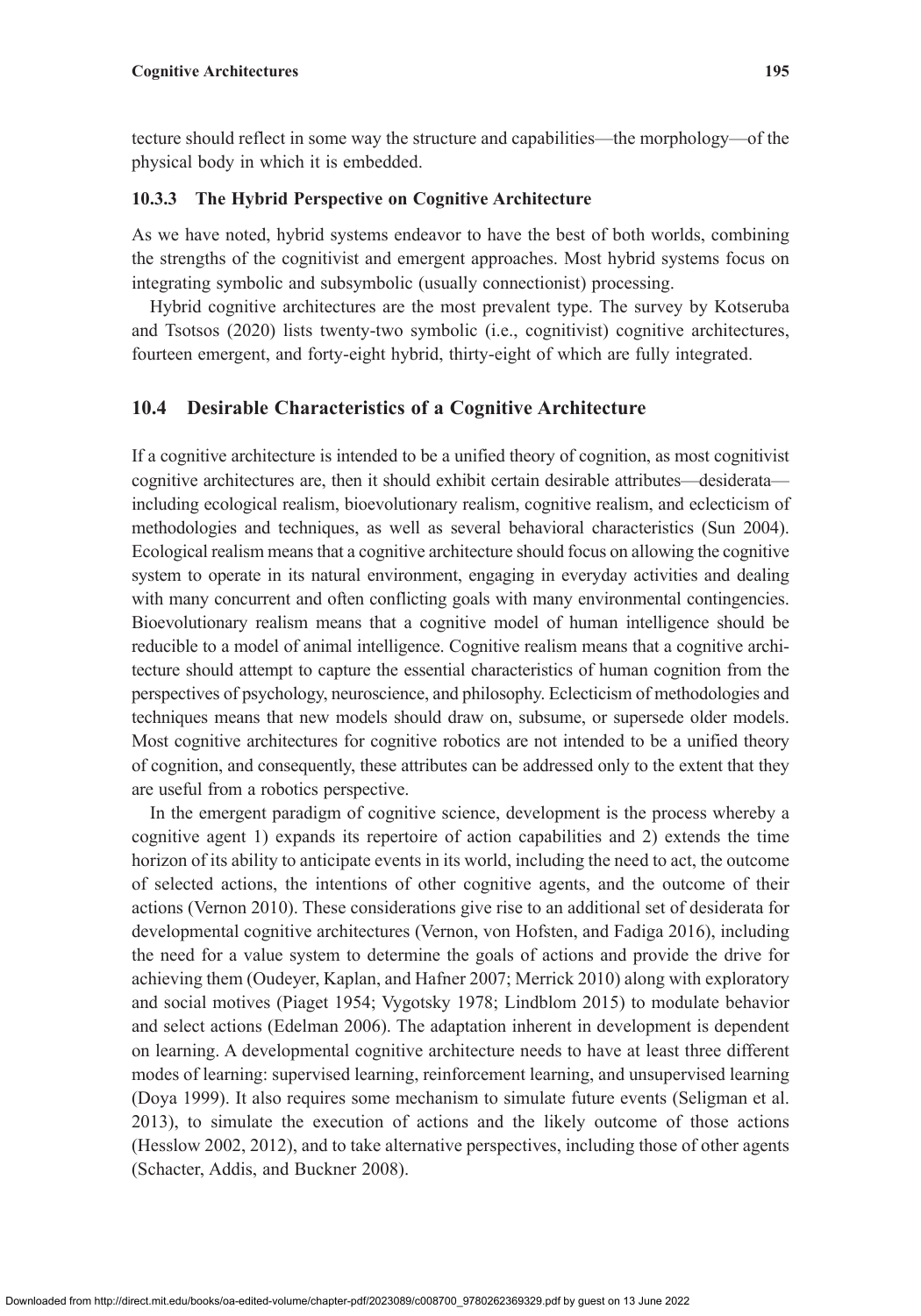## **10.5 Surveys of Cognitive Architectures**

While several surveys of cognitive architectures have been published over the past ten or so years (Vernon, Metta, and Sandini 2007b; Duch, Oentaryo, and Pasquier 2008; Samsonovich 2010; Thórisson and Helgasson 2012), the recent survey by Kotseruba and Tsotsos (2020) is by far the most comprehensive. It targets eighty-four cognitive architectures, estimating that approximately three hundred cognitive architectures have been developed and that approximately one-third are currently active. The most often cited cognitive architectures are ACT-R (Anderson 1996; Anderson et al. 2004), Soar (Laird, Newell, and Rosenbloom 1987; Laird 2012), CLARION (Sun 2007, 2016), ICARUS (Langley 2006; Langley and Choi 1999 [2006]), EPIC (Kieras and Meyer 1997), and LIDA (Franklin et al. 2007, 2014). The majority of cognitive architectures focus on modeling human cognition.

Despite its comprehensive coverage, almost inevitably the Kotseruba and Tsotsos survey is not complete. For example, it omits the CRAM cognitive architecture (Beetz et al. 2010; Mösenlechner 2016), possibly because the CRAM literature refers to a cognitive robot abstract machine and to cognition-enabled robotics, rather than a cognitive architecture. Later in the chapter, we use CRAM as one of our two examples of cognitive architectures for cognitive robotics. Nevertheless, the survey provides a peerless basis on which to compare and contrast existing cognitive architectures by addressing the extent to which they exhibit core cognitive abilities, and we will refer to it throughout this section.

## **10.5.1 Comparing Cognitive Architectures**

Despite efforts to establish an agreed set of criteria for comparing and evaluating cognitive architectures based on desirable characteristics such as Sun's (2004) desiderata and Newell's (1990, 1992) functional criteria, disagreements persist regarding the research goals, structure, operation, and application of cognitive architectures. Because of this, and in the absence of a clear definition and general theory of cognition, not to mention difficulties in defining intelligence, Kotseruba and Tsotsos adopt a pragmatic approach, treating intelligence as a set of system competences and behaviors. Thus, rather than summarize and review each cognitive architecture individually, Kotseruba and Tsotsos address seven core cognitive abilities—perception, attention mechanisms, action selection, memory, learning, reasoning, and metareasoning—and discuss the degree to which the eighty-four architectures surveyed exhibit these abilities. Significantly, they don't include anticipation (i.e., prospection) as a core cognitive ability as others do, both in surveys of cognitive architectures (Vernon, Metta, and Sandini 2007b) or in the cognitive science literature (Atance and O'Neill 2001; Gilbert and Wilson 2007; Schacter et al. 2012; Seligman et al. 2013). On the other hand, they do include attention, reasoning, and metacognition, three pivotal abilities that have often been omitted from other surveys. We summarize these seven core cognitive abilities in the following, adding, for completeness, a short note on the central role played by anticipation (i.e., prospection) in cognition and cognitive architectures.

## **10.5.2 Core Cognitive Abilities**

#### **Perception**

Perception is a process that transforms raw input into the system's internal representation. Vision is the most commonly implemented sensory modality, but more than half of the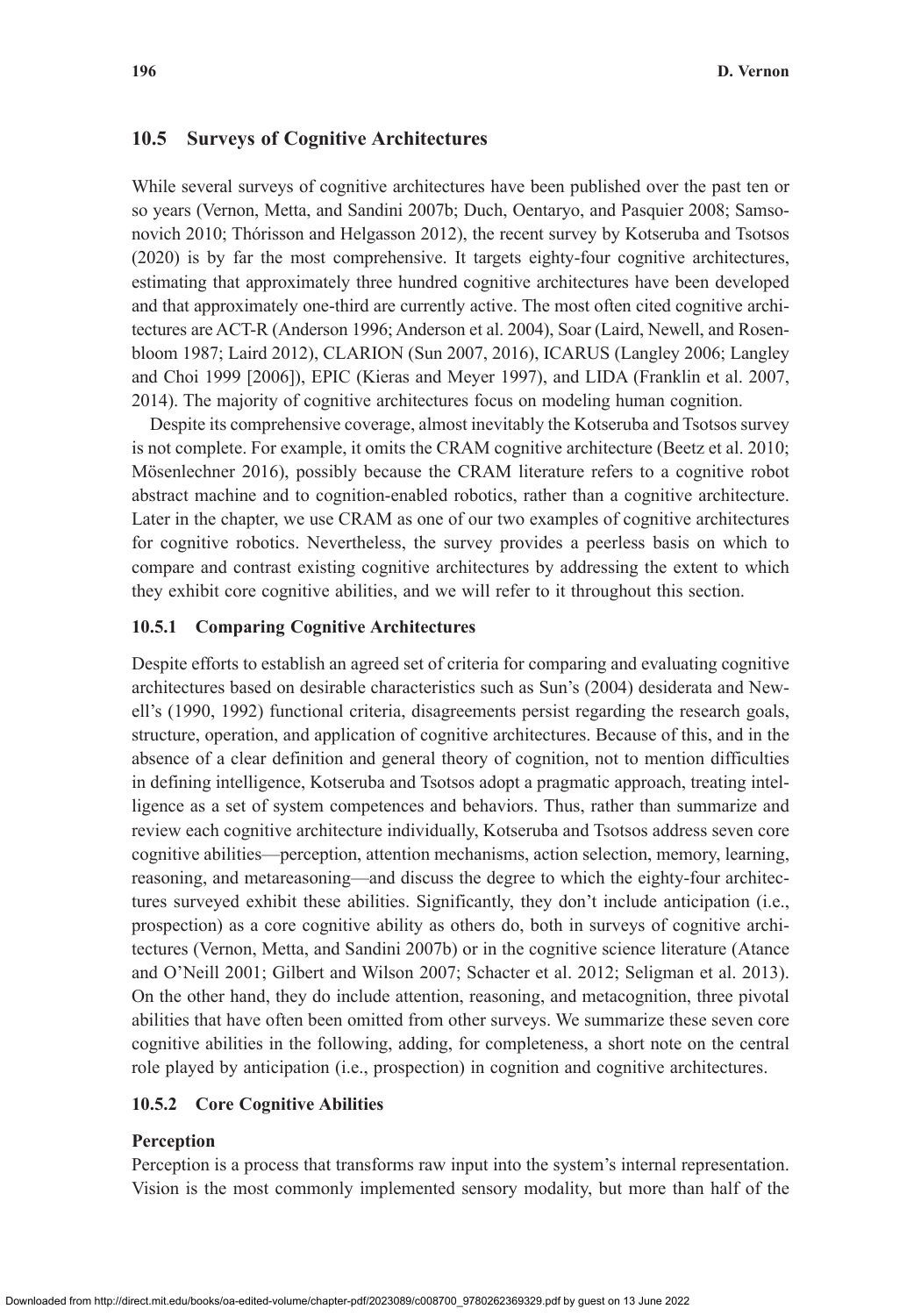cognitive architectures surveyed use simulated visual input rather than transforming the raw sensory data. In general, symbolic cognitive architectures tend to have limited perceptual abilities, and therefore they rely on direct simulated data input. Audition is less commonly found in cognitive architectures, while touch, smell, and proprioception are rarely implemented with any fidelity. Most architectures use only two modalities simultaneously for example, vision and audition or vision and range data (e.g., from Lidar sensors). Only a few architectures aim for biological fidelity in perception. For the most part, cognitive architectures ignore crossmodal interaction and adopt a modular approach when dealing with sensory modalities, despite its importance in developmental robotics (Cangelosi and Schlesinger 2015).

# **Attention**

Attention is a process that reduces the information a cognitive system has to process, selecting relevant information and filtering out irrelevant information from sensory data. Kotseruba and Tstotsos refer to three classes of information reduction mechanism (Tsotsos 2011): *selection*, *restriction*, and *suppression*. Selection mechanisms choose one entity from many—for example, gaze and viewpoint selection, restriction mechanisms choose some entities from many, and suppression mechanisms suppress some entities from many. The restrictive mechanism reduces the search space by priming—that is, preparing the visual system for input based on task requirements, exogenous motivations (e.g., domain knowledge), exogenous cues (external stimuli), exogenous tasks (restricting attention to objects relevant to the task), and visual field (limiting the visual field). The suppression mechanisms include feature or spatial inhibition, task-irrelevant stimuli suppression, negative priming, and location or object inhibition of return to bias the agent returning attention to previously attended locations. The most frequently implemented mechanisms of attention are selection and restriction, with only a few cognitive architectures implementing a suppression mechanism. Kotseruba and Tstotsos note that visual attention is largely overlooked in cognitive architectures, with exceptions including the ISAC (Kawamura et al. 2008) and iCub cognitive architectures (Vernon, Sandini, and Metta 2007a).

## **Action Selection**

Action selection determines what the agent should do next. There are two major approaches: planning and dynamic action selection. Planning, using traditional AI techniques, determines a sequence of steps to reach a certain goal or solve a problem prior to execution of the plan. Dynamic action selection involves the selection of one action based on knowledge at the time, typically using winner-take-all, probabilistic, or predefined order selection mechanisms. The criteria for selection include relevance, utility (in the sense of expected contribution to the current goal), and internal functions—for example, transient emotion, drives, or internal mechanisms, including basic physiological needs and high-level social drives and personality traits that bias or modulate the action selection rather than directly determining the next behavior. Planning, prevalent in symbolic architectures and in hybrid architectures but also found in emergent architectures, is often augmented with dynamic action selection mechanisms to improve the capability for adaptivity to environmental changes.

# **Memory**

Kotseruba and Tsotsos identify six types of memory in cognitive architectures: short-term sensory memory and working memory and long-term episodic, semantic, procedural, and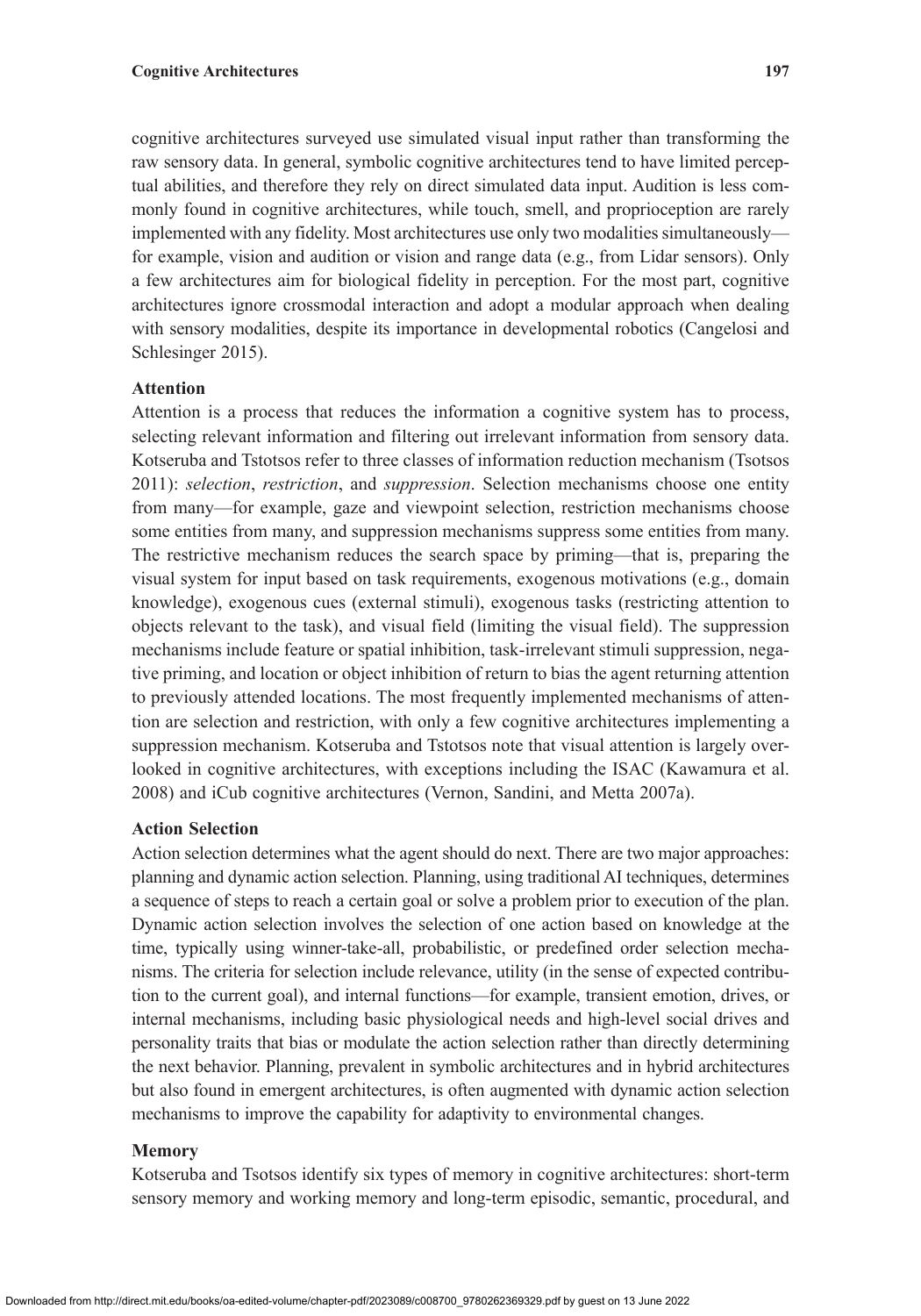global memory. Sensory memory is a very short-term buffer that stores several recent percepts and has a decay rate in the region of tens of milliseconds for visual data, longer for aural data. Working memory is temporary storage for percepts and information related to the current task and is frequently associated with the current focus of attention. It is critical for attention, reasoning, and learning.

Episodic memory (Tulving 1972, 1984) plays a key role in the anticipatory aspect of cognition. It refers to specific instances in the agent's experience, while semantic memory refers to general knowledge about the agent's world that may be independent of the agent's specific experience: knowledge of general facts about objects and concepts and the relationships between those objects. In symbolic cognitive architectures, semantic memory is often represented as a graph-like ontology network, the nodes being the concepts and the links the relationships. In emergent cognitive architectures, semantic memory is typically represented by a pattern of activity in a connectionist network.

Episodic and semantic memory are collectively known as declarative memory. Declarative memory captures knowledge, while procedural memory captures skills, equipping an agent to "know that" and "know how," respectively (Ryle 1949).

In symbolic production systems, procedural knowledge is the knowledge of how to carry out some task, represented by a set of if-then rules preprogrammed or learned for a particular domain. In emergent systems, procedural memory may comprise sequences of stateaction pairs or perceptuomotor associations.

Global memory is reserved for cognitive architectures that don't draw the type-duration distinction and use a unified global structure for all knowledge.

#### **Learning**

Learning refers to an ability for a system to improve its performance over time through the acquisition of knowledge or skill. Two types of learning can be distinguished: declarative and nondeclarative. Declarative learning is concerned with explicit knowledge acquisition, while nondeclarative learning focuses on perceptual, procedural, associative, and nonassociative learning.

Of the eighty-four cognitive architectures surveyed by Kotseruba and Tsotsos, nineteen mostly symbolic and hybrid—do not implement learning of any type.

Declarative learning can take several forms. In production systems, new declarative knowledge—facts about the world—are learned when either a fact or a rule is added to declarative memory—for example, after completing a goal or resolving an impasse. Thus, new symbolic knowledge is learned when local inference rules are applied to existing knowledge to obtain new knowledge, encapsulated in what is referred to as a *chunk*. In emergent and hybrid cognitive architectures, declarative learning often takes the form of the association of perceptual features with the identity of objects.

Perceptual learning refers to learning about the environment from perceptual data: uncovering perceptual patterns, constructing associations between percepts, and inferring knowledge about the environment—for example, its spatial organization.

Procedural learning refers to learning skills by repetitive practice until the skill becomes automatic. Note that this view of procedural learning entails a different view of what constitutes procedural knowledge compared with procedural knowledge in cognitivist production systems.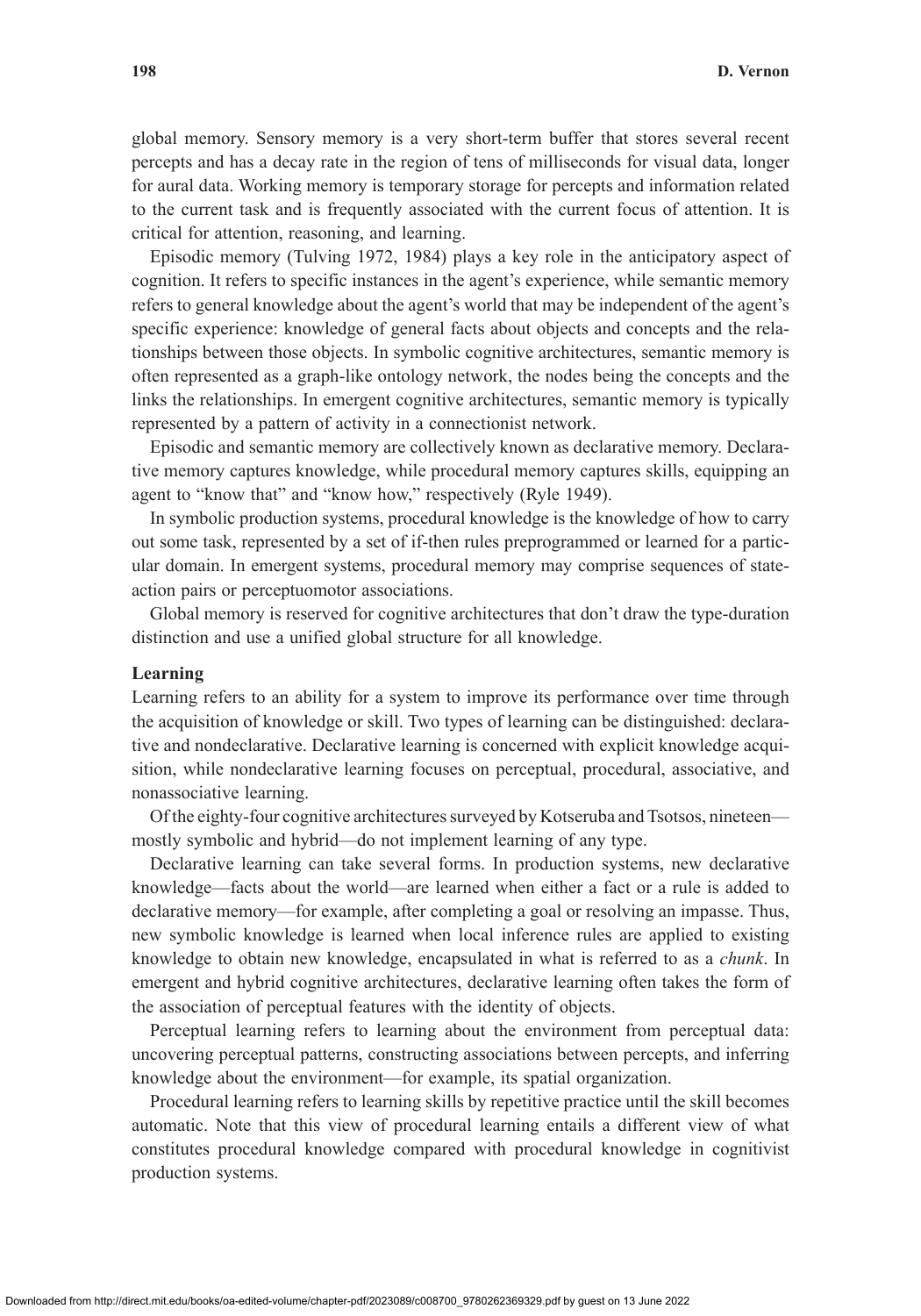## **Cognitive Architectures 199**

Associative learning is used to refer to the process of improving decision-making through the influence of reward and punishment. Reinforcement learning is often used as a computational model of associative learning, including variants such as temporal difference learning, Q-learning, and Hebbian learning. Nearly half the cognitive architectures surveyed use reinforcement learning to implement associative learning. Since reinforcement learning can be used with many forms of representation, it is used in all types of cognitive architecture: symbolic, emergent, and hybrid. In symbolic (i.e., cognitivist) cognitive architectures, reinforcement learning facilitates adaptation by weighting the importance of beliefs and actions based on the outcome of their use. In hybrid and emergent cognitive architectures, reinforcement learning also facilitates adaptation, but in these cases by establishing weighted associations between states and actions. This often takes the form of an initial phase of motor babbling—that is, performing random movements and observing their sensory outcome, followed by a learning phase to establish stable patterns known as sensorimotor contingencies.

Nonassociative learning refers to an often gradual adjustment of the weighting or importance of a single system entity, rather than an associative linking between two or more entities—for example, the gradual reduction of the strength of a response to some stimulus or pattern of system activity that is repeatedly presented. This is known as habituation. Sensitization has the opposite effect, such as a gradual increase in the strength of response to some repeated stimulus or activity.

Kotseruba and Tsotsos note that, surprisingly, deep learning does not yet feature strongly in cognitive architectures, but it is likely to play an important role in the future. We return to this topic in section 10.7.

#### **Reasoning**

Reasoning is the ability to logically and systematically process knowledge, typically to infer conclusions. The three classical forms of logical inference are deduction, induction, and abduction. In the context of cognitive architectures, reasoning focusses on the practical objective of finding the next (best) action to perform. Cognitive architectures typically aim to facilitate human-level intelligence, but they do not necessarily try to model the processes of human reasoning. Those that do include ACT-R (Anderson 1996; Anderson et al. 2004), Soar (Laird et al. 1987; Laird 2009, 2012), and CLARION (Sun 2007, 2016). Many emergent cognitive architectures do not address reasoning, even if they are capable of facilitating complex behavior. Some emergent cognitive architectures, such as SPA (Eliasmith et al. 2012), effect symbolic reasoning using neural architectures, raising the possibility that it might not be necessary to introduce a hard distinction between symbolic cognition and subsymbolic cognition.

#### **Metacognition**

Metacognition refers to a cognitive system's ability to monitor its internal cognitive processes and reason about them, acquiring data about the internal operation and status of the cognitive system—for example, availability of internal resources, confidence values during task execution, and sometimes generating temporal traces of activity during task execution. Approximately one-third of the eighty-four cognitive architectures surveyed by Kotseruba and Tsotsos have a metacognition element. These are mainly symbolic cognitive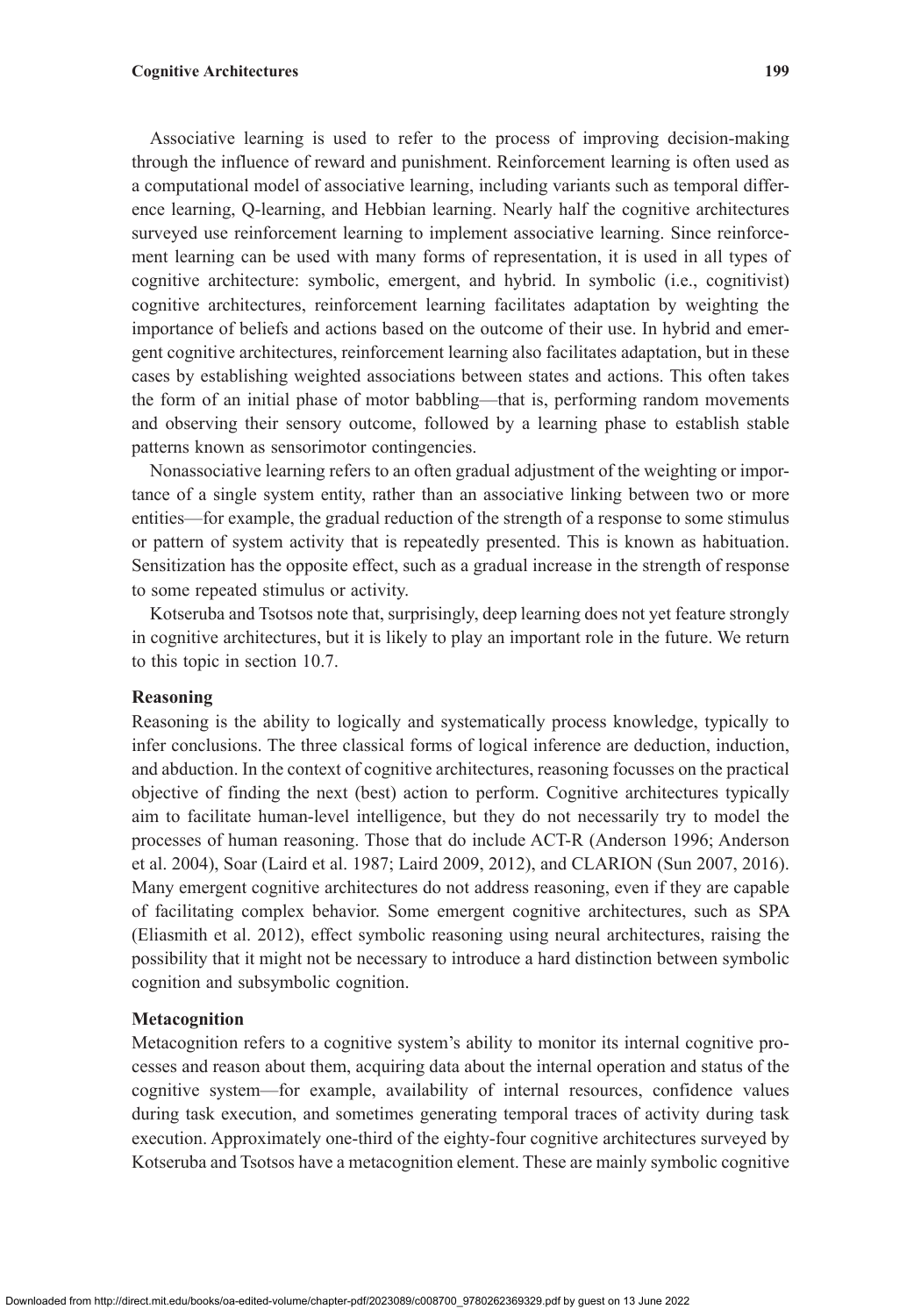architectures and hybrid cognitive architectures with a strong component of symbolic processing. Metacognition is needed for social cognition, especially if the cognitive architecture is to form a *theory of mind*, also known as perspective taking—that is, the ability to infer the cognitive states of other agents with which it is interacting, predicting their behavior, and acting appropriately. Very few cognitive architectures support this ability. Kotseruba and Tsotsos note only two: Sigma (Rosenbloom, Demski, and Ustun 2016) and PolyScheme (Trafton et al. 2005).

## **Prospection**

Although the core cognitive abilities identified by Kotseruba and Tsotsos do not include prospection, it plays such a central role in cognition that we include it here for completeness.

Prospection—the capacity to anticipate the future—is one of the hallmark attributes of cognition. It also lies at the heart of the other core characteristics of a cognitive agent: autonomy, perception, action, learning, and adaptation (Vernon 2014). It facilitates autonomy and the ability to cope with adversarial conditions by allowing the agent to prepare to act. It is also involved in constitutive autonomy (Froese, Virgo, and Izquierdo 2007), predictively adjusting internal system processes through allostasis (Sterling 2012). It facilitates perception through expectation-driven attentional processes (Borji, Sihite, and Itti 2014). Attention, in turn, facilitates predictive control of, for example, gaze (Flanagan and Johansson 2003) and the prediction of the consequences of actions (Flanagan et al. 2013). In general, anticipation is central to action since actions are goal directed and guided by prospective information (von Hofsten 2009): a cognitive agent continually anticipates the need to act, and it anticipates the outcome of those actions (Vernon, von Hofsten, and Fadiga 2011). Prospection also lies at the heart of learning, for learned models are used both for prediction and explanation. Finally, adaptivity arises in cognitive agents when the learned models fail to produce accurate or reliable predictions.

Consensus is emerging that internal simulation plays a key role in prospection (Svensson, Lindblom, and Ziemke 2007; Mohan, Bhat, and Morasso 2018). However, there is less agreement about the manner in which internal simulation is accomplished. Some cognitive architectures opt for an explicit module in the architecture (e.g., Kawamura et al. 2008; Beetz et al. 2010; Kunze and Beetz 2017), while in others it is a covert mode of operation, with internal simulation effected by the same subsystems as those responsible for sensorimotor-mediated action but using covert, internally generated endogenous sensorimotor signals rather than exogenous sensorimotor signals (e.g., Demiris and Khadhouri 2006; Shanahan 2006).

#### **10.5.3 Applications**

Kotseruba and Tsotsos identify more than nine hundred projects that use one of the eightyfour cognitive architectures surveyed. They identify ten classes of application: psychological experiments, robotics, human performance modeling, human-robot and human-computer interaction, natural language processing, categorization and clustering, computer vision, games and puzzles, virtual agents, and miscellaneous projects that don't fall into the other nine classes. Robotics applications account for nearly a quarter of all applications, mainly for navigation and obstacle avoidance, fetch and carry tasks, object localization, and object manipulation.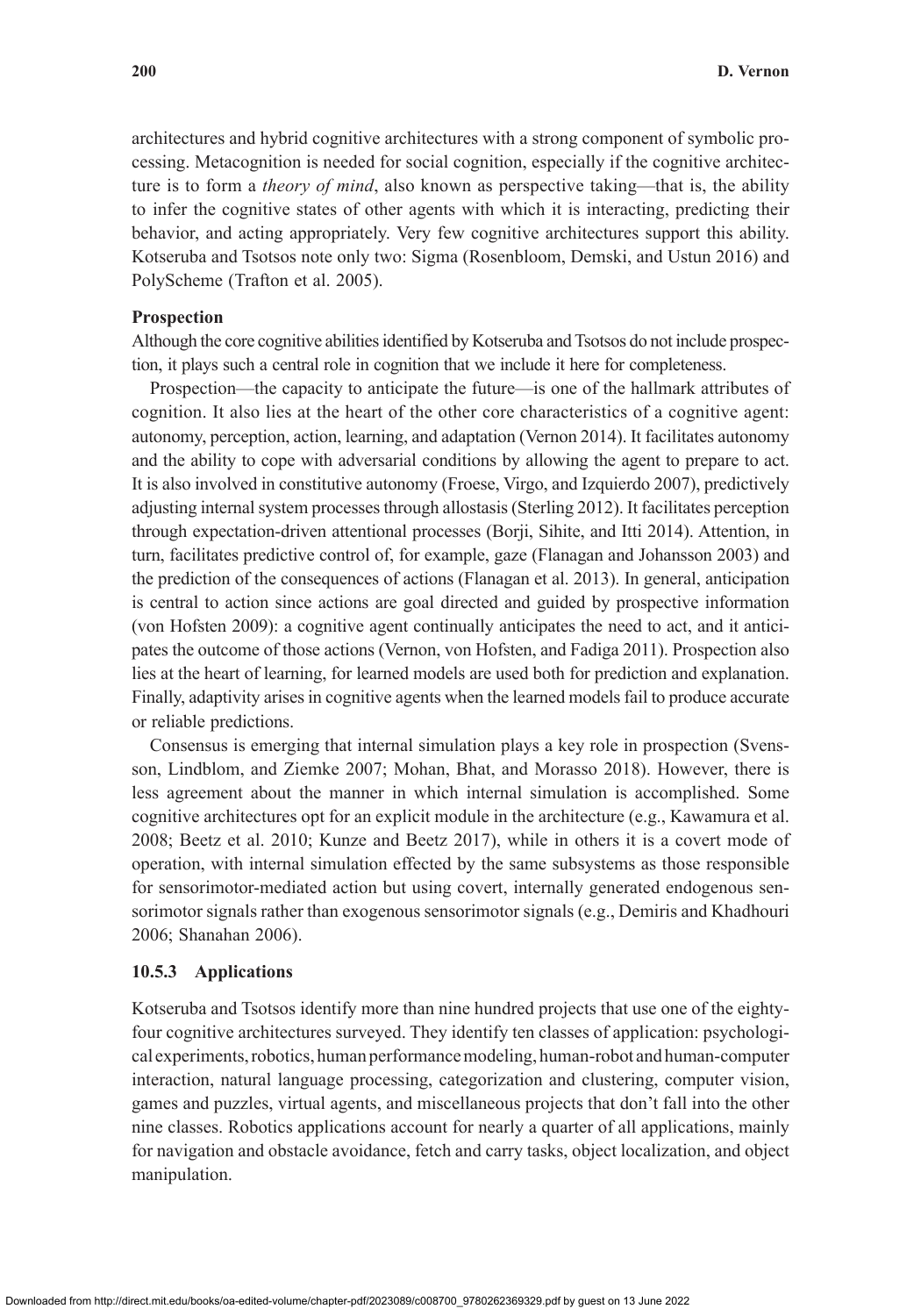# **10.6 Example Cognitive Architectures**

To highlight the issues we have covered so far, in this section we examine two examples of cognitive architectures that focus specifically on cognitive robotics: CRAM (Beetz, Mösenlechner, and Tenorth 2010; Mösenlechner 2016), a knowledge-based reasoning architecture, and ISAC (Kawamura et al. 2008), an architecture built from communicating software agents and memory subsystems.

# **10.6.1 The CRAM Cognitive Architecture**

CRAM stands for cognitive robot abstract machine. It is a hybrid cognitive architecture, first introduced in 2010 (Beetz, Mösenlechner, and Tenorth 2010). Since then it has developed significantly, building on the original basis for the architecture: the achievement of cognition-enabled robot manipulation in everyday situations, carrying out goal-directed tasks that need only be vaguely defined using underdetermined robot action plans specified in abstract terms. The vagueness is resolved at runtime by reasoning: querying knowledge bases and combining the resultant knowledge with information about the current state of the robot's environment acquired through perception, inferring the concrete actions that need to be performed to achieve the goal, and adapting them at runtime, as necessary. For example, figure 10.1 shows a PR2 robot setting a table during a demonstration of CRAMbased robot manipulation at the Everyday Activity Science and Engineering interdisciplinary research center ([https://ease-crc.org/\)](https://ease-crc.org/).

CRAM—see figure 10.2—comprises five core elements: 1) the CRAM Plan Language (CPL) executive; 2) a suite of knowledge bases and associated reasoning mechanisms, collectively referred to as KnowRob2 (Beetz et al. 2018); 3) a perception executive; 4) an action executive; and 5) a metacognitive reasoning system. Several publications document



#### **Figure 10.1**

A PR2 robot setting a table during a demonstration of cognition-enabled robot manipulation using the CRAM. *Source:* Courtesy of the EASE interdisciplinary research center at the University of Bremen, Germany.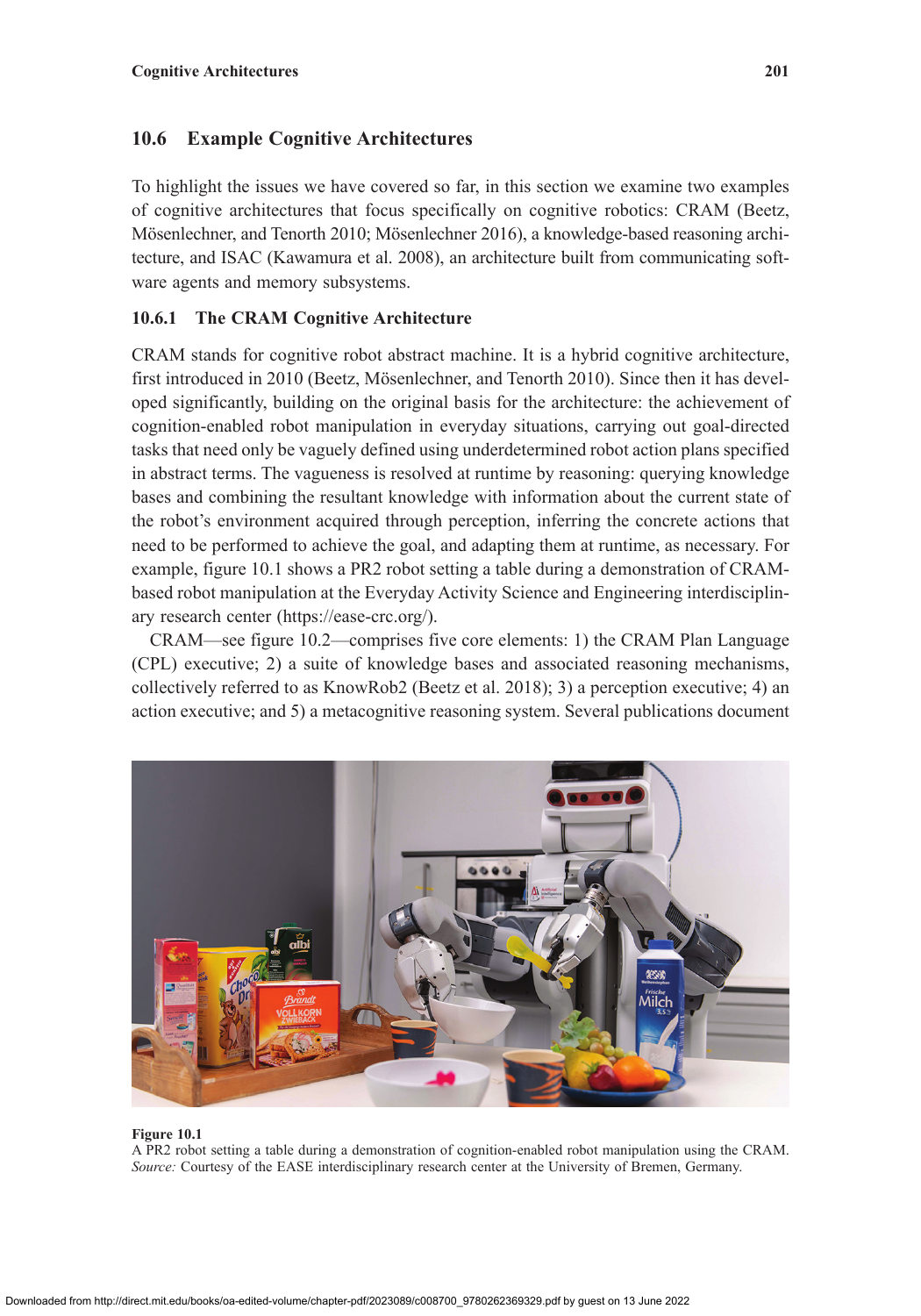

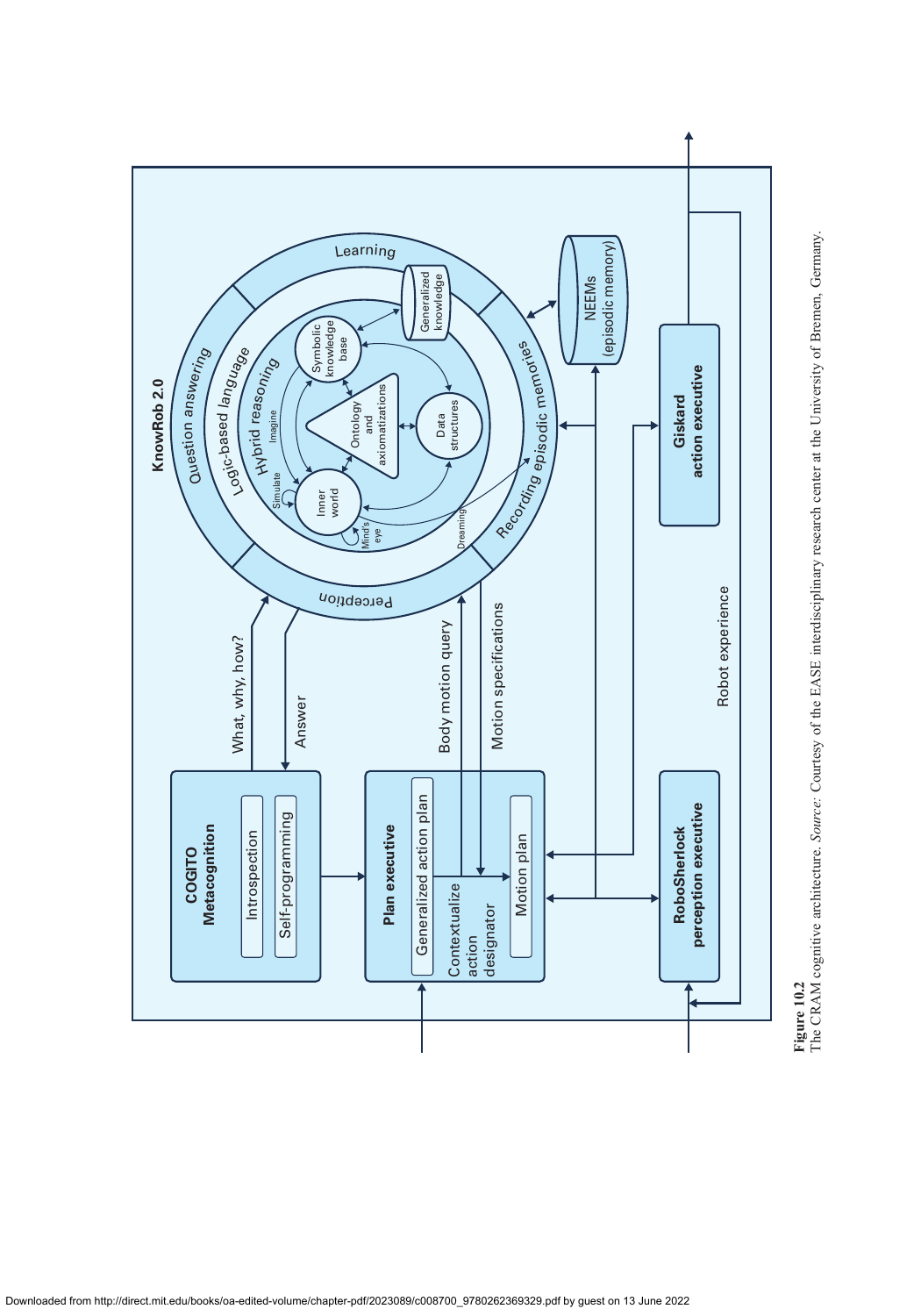the development of CRAM over the past ten years, a small subset of which includes Winkler et al. (2012), Tenorth and Beetz (2013), Beetz et al. (2015), and Kunze and Beetz (2017).

The CRAM Plan Language (CPL) executive is an extension of the Lisp programming language. It represents all the key aspects of a plan as persistent first-class objects in firstorder logic. Thus, CRAM can reason about its plans, even at runtime. This is particularly relevant in the metacognition system. Plans specify how the robot should respond to sensory events, changes in belief states, and detected failures in plans. All these aspects of a plan can be queried, inspected, and reasoned about. A plan comprises a set of abstract plan designators for actions, objects, locations, and motions—that is, elementary movements. Designators are effectively placeholders and require runtime resolution based on the current context of the task action. Designator resolution is accomplished either by querying a priori knowledge embedded in the plan, by querying knowledge in the KnowRob2 knowledge base, or by accessing sensorimotor data through the perception executive. All plans have a similar generic structure, as shown below. The terms prefixed with a question mark are resolved at runtime based on the current state of the robot and the environment.

```
 (par
```

```
(perform
    (desig: an action
      (type picking−up)
      (arm ?grasping−arm)
      (grasp left−side)
      (object ?perceived−object ))
  . . .
)
```
The KnowRob2 knowledge base is a knowledge representation and reasoning framework for robotic agents (cf. chapter 21). It is implemented in Prolog, and it is exposed as a conventional first-order time interval logic knowledge base. However, many logic expressions are constructed on demand from sensorimotor data computed in real time. It provides the background common sense intuitive-physics knowledge required by the CPL executive to implement its goal-directed underdetermined task plans—for example, how to grasp an object, depending on the object's shape, weight, softness, and other properties; how it must be held while moving it—for example, upright to avoid spilling its contents; and where the object is normally located. Some knowledge is specified a priori, some is derived from experience, and some is the result of the simulated execution of candidate actions using a high-fidelity virtual reality physics engine simulator. All knowledge is represented by a first-order time interval logic expression and reasoned about, as needed.

KnowRob2 comprises five core elements embedded in a hybrid (i.e., multiformalism) reasoning shell, exposed through a logic-based language layer to an interface shell that provides perception, question answering, experience acquisition, and knowledge learning. The five elements are 1) a central set of knowledge ontologies and axiomatizations; 2) an episodic memory knowledge base encapsulating the robot's experiences, represented in both subsymbolic form and in generalized symbolic form; 3) an inner-world knowledge base and virtual reality physics engine simulator; 4) a logic knowledge base with abstracted symbolic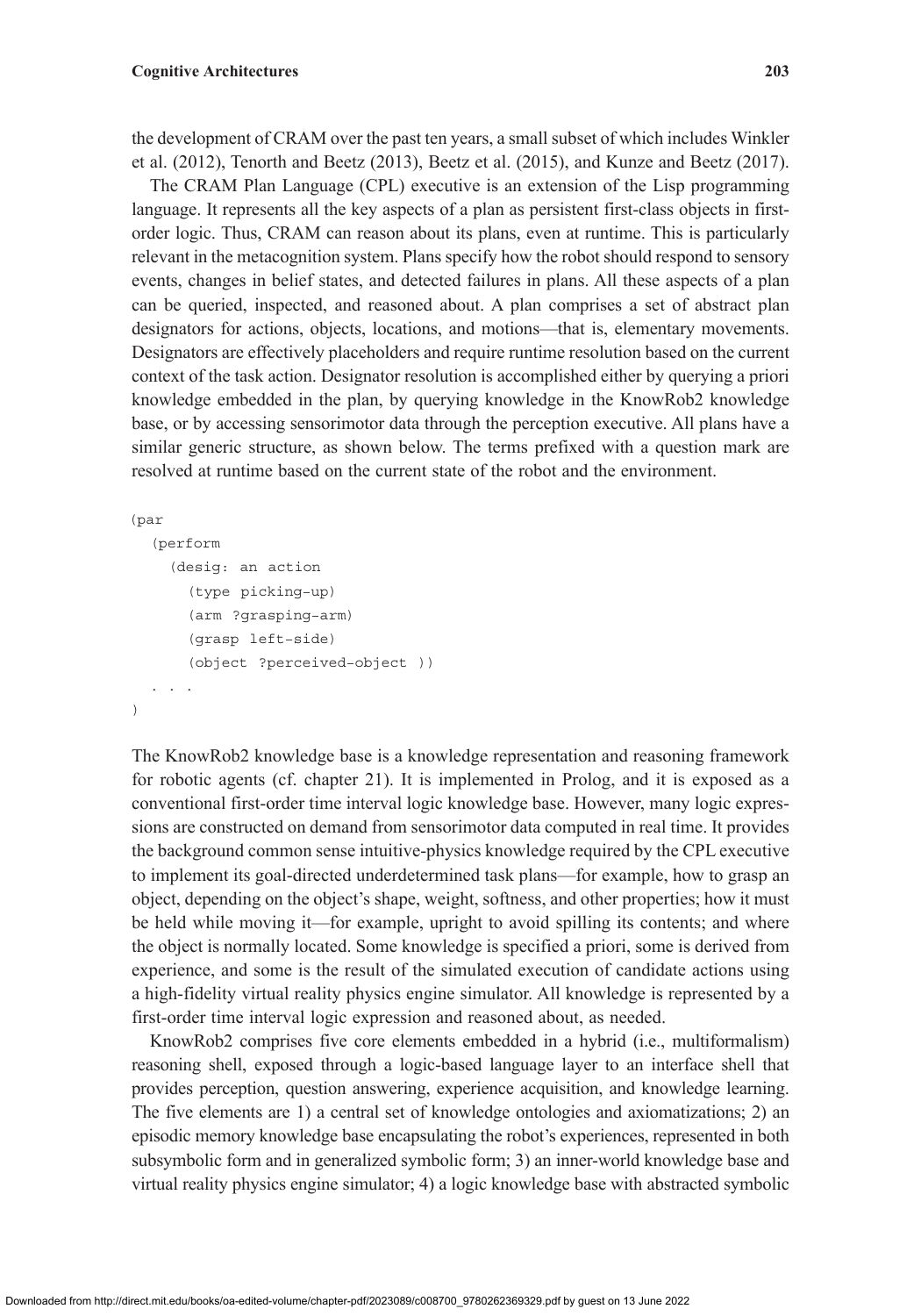sensor and action data, logical axioms, and inference rules; and 5) a virtual knowledge base comprising a set of data structures for parameterized motion control and path planning.

The knowledge ontologies and associated axiomatizations provide structured representation of the knowledge about the robot and its environment. There is a core ontology and additional special-purpose, application-specific ontologies. The core ontology defines the robot configuration, object configurations, robot actions, tasks, activities and behaviors, environment configuration, and situational context. The axioms identify roles that objects can play—for example, a mug is a cylindrical vessel, with a handle, that can be used as a receptacle from which its contents can by drunk, mixed, or poured.

One of the main distinguishing aspects of KnowRob2 is its focus on episodic memory. This is an autobiographical memory of the robot's experience as it had carried out tasks in the past. These are organized as NEEMS—narrative-enabled episodic memories—a concept introduced by the KnowRob2 designers. A NEEM comprises an experience and a narrative. The experience is a detailed low-level recording of a certain episode, such as records of poses and percepts based on exteroceptive and proprioceptive sensory data. It also includes control signals. This is unusual because motor aspects of memory are normally stored in procedural memory. Thus, CRAM episodic memory, and NEEMS in particular, generalizes the concept of an episode to include procedural elements. The narrative is an abstract symbolic description of the tasks, the context, the intended goals, and the observed effects (Beetz et al. 2018). KnowRob2 episodic memory, in representing procedural knowledge as declarative knowledge, allows it to be reasoned about. The episodic knowledge base provides the basis for answers to queries such as what actions were performed by the robot, when it performed them, how it performed them, why they were performed, whether or not they were successful, what the robot perceived while performing them, and what the robot believed when it performed them. The extraction of the generalized symbolic knowledge from NEEMS is facilitated by an interface to the Weka machine-learning framework (Holmes, Donkin, and Witten 1994).

The inner-world knowledge base facilitates geometric reasoning using a high-quality virtual reality system and physics engine. This allows KnowRob2 to simulate the outcome of candidate action and to establish the feasibility of that action. It provides symbolic names and properties for each entity, and it can infer background knowledge—for example, where an object is stored. The inner-world knowledge base serves two roles: as a representation of the belief state of the robot about itself and the world and as a reasoning mechanism for determining the outcome of candidate actions. Thus, it encapsulates two types of knowledge: current beliefs about robots and the world and the projected internal simulation of future states. It also acts as a learning mechanism, generating episodic memories off-line, effectively dreaming while physically inactive, and running simulations of activities with varying control parameters. These are recorded and transferred to the episodic-memory knowledge base.

The logic knowledge base provides information about the entities in the robot's environment, including objects, object parts, object articulation models, and environments composed of objects, actions, and events. It uses an entity description language that allows partial descriptions of entities in terms of both symbolic and subsymbolic properties.

The virtual knowledge base provides computable predicates that facilitate the integration of nonsymbolic data into the reasoning process, allowing symbolic queries of non-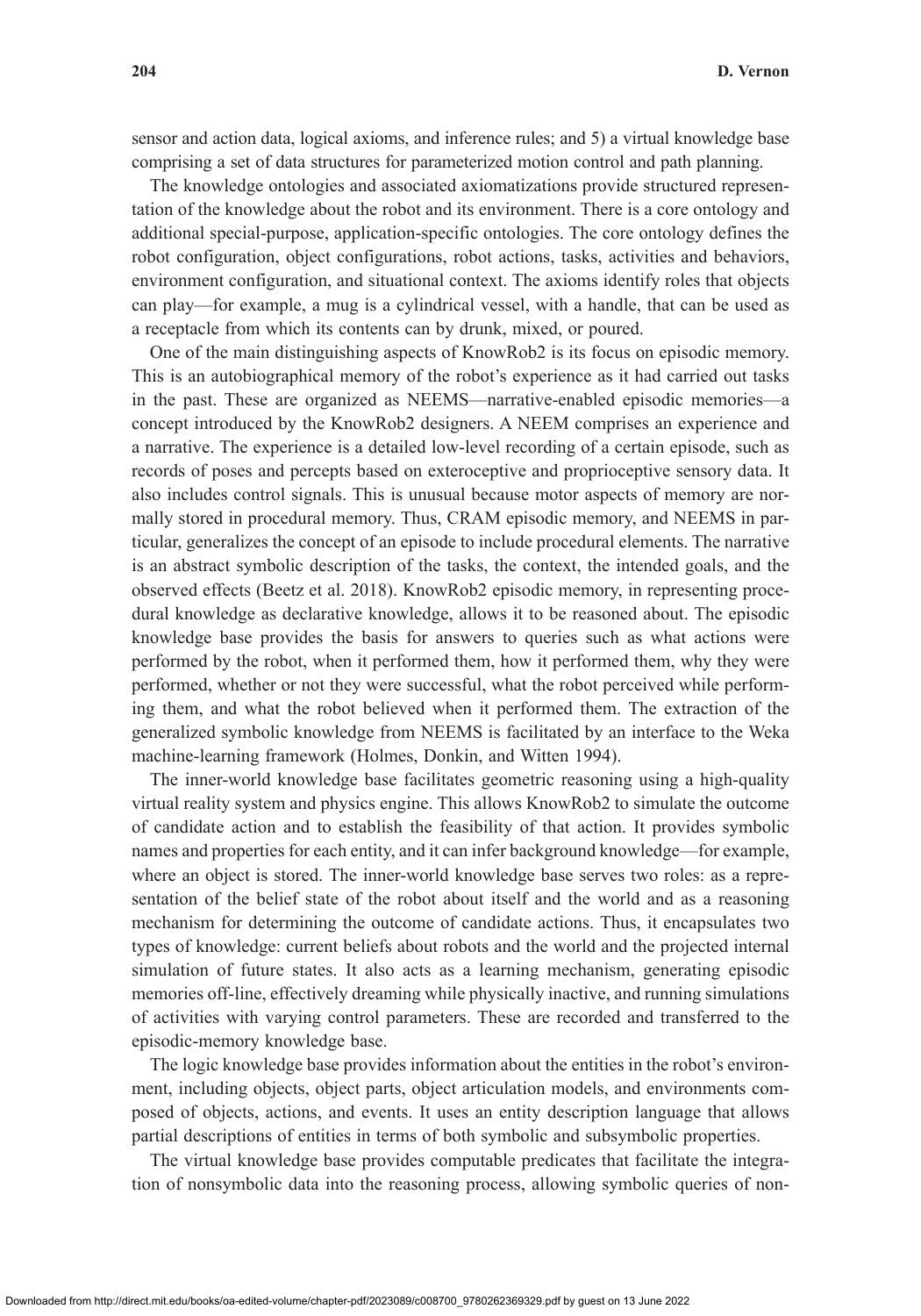#### **Cognitive Architectures 205**

symbolic data. This allows run-time sensorimotor states to be integrated into the knowledge base at run-time and to be used in reasoning in the same was as symbolic knowledge.

KnowRob2 provides a logic-based language interface that allows the hybrid reasoning shell to be exposed as a purely symbolic knowledge base even though internally it uses multiple symbolic and subsymbolic representations and reasoning formalisms. In this way, KnowRob2 can be treated by the CPL executive (and other systems through its OpenEASE interface; Beetz et al. 2015) as a symbolic, object-oriented query system in which entities can be retrieved by providing partial descriptions of them using the entity predicate. This allows KnowRob2 to appear as a "Siri for robots" (Beetz 2018)—that is, as a query and response oracle. Consequently, during task execution there is an ongoing dialogue between the CPL executive and KnowRob2, in which the CPL executive presents a series of underdetermined queries, and KnowRob2 provides the corresponding responses, allowing the CPL executive to carry out the task using the action executive.

The action executive controls the robot by mapping parameterized actions (as requested by the CPL executive) to adaptive trajectories in real time.

Sensory information is available to the CPL executive either directly from the perception executive or indirectly through KnowRob2 by means of the virtual knowledge base and the associated computable predicates.

The metacognition subsystem allows CRAM to reason about plans and exploit transformational learning and planning to improve them in two complementary ways: by specialization using pragmatic everyday activity manifolds (PEAMs) and by generalization through metacognitive induction. This is possible because, as we noted above, the plans themselves are represented as first-class objects in first-order logic. PEAMs capture the subspace of motions necessary to carry out an action successfully by exploiting the constraints that knowledge of everyday activities and the environment bring to bear, rendering tractable by specialization the solution of problems that in their full generality are intractable. Generalization through metacognitive induction complements the PEAM solution strategy by exploring patterns among actions plans, seeking ways to transform them either by carrying out the action in a more efficient and effective manner or by accomplishing the outcome of the action in a different way.

## **10.6.2 ISAC**

ISAC—intelligent soft arm control—is a hybrid cognitive architecture for an upper-torso humanoid robot also called ISAC (Kawamura et al. 2008). From a software engineering perspective, ISAC is constructed from an integrated collection of software agents and associated memories. Agents encapsulate all aspects of a component of the architecture, operate asynchronously (i.e., without a shared clock to keep the processing of all agents locked in step with each other), and communicate with each other by passing messages.

As shown in figure 10.3, the multiagent ISAC cognitive architecture comprises Activator Agents for motion control, Perceptual Agents, and a First-Order Response Agent (FRA) to effect reactive perception-action control. It has three memory systems: short-term memory (STM), long-term memory (LTM), and a working memory system (WMS).

STM has a robot-centered spatiotemporal memory of the perceptual events currently being experienced. This is called a Sensory EgoSphere (SES), and it is a discrete representation of what is happening around the robot, represented by a geodesic sphere indexed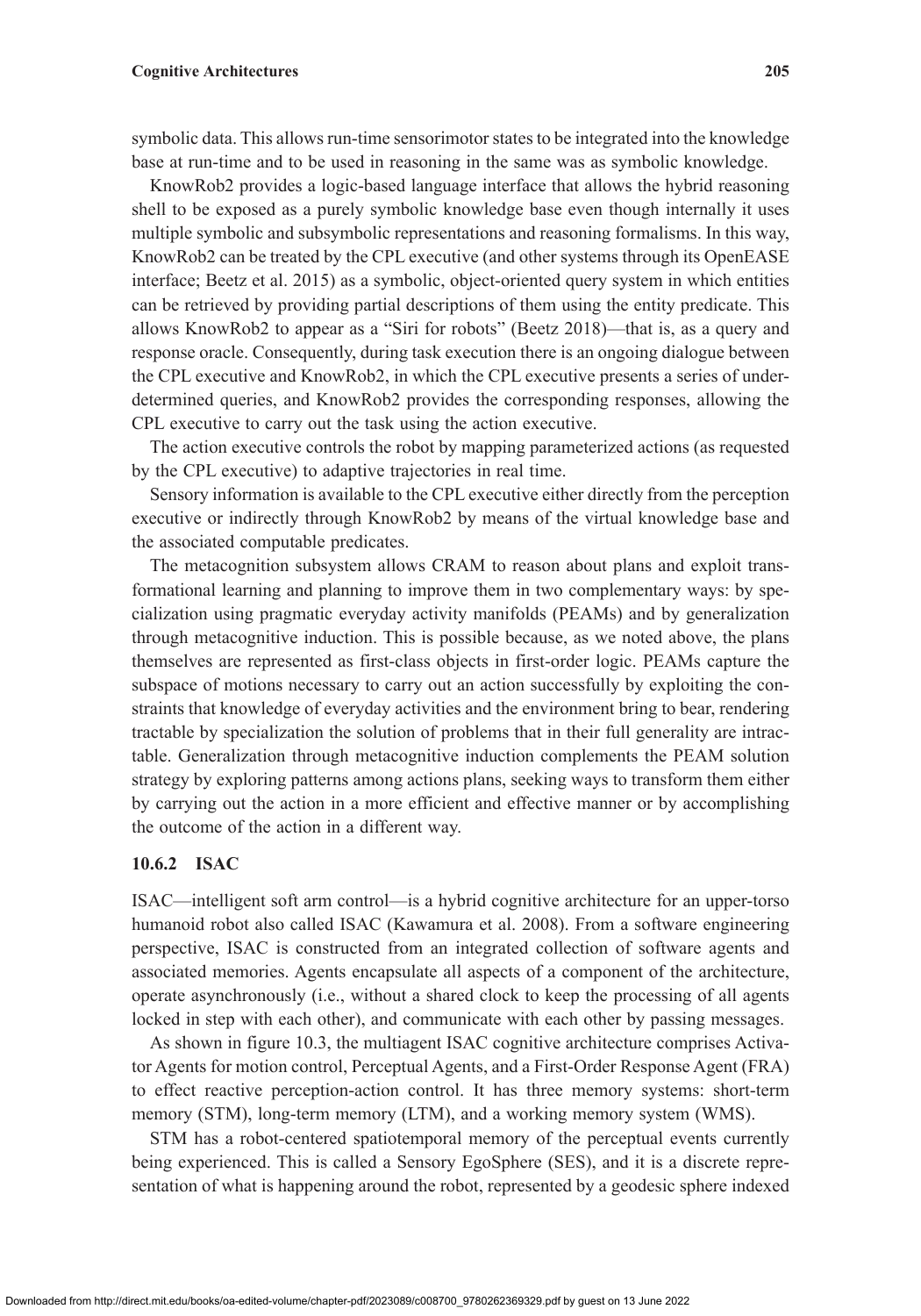

**Figure 10.3** The ISAC cognitive architecture.

by two angles: horizontal (azimuth) and vertical (elevation). STM also has an Attention Network that determines the perceptual events that are most relevant and then directs the robot's attention to them.

LTM stores information about the robot's learned skills and past experiences. LTM is made up of semantic, episodic, and procedural memory. Together, the semantic memory and episodic memory make up the robot's declarative memory of the facts it knows. On the other hand, procedural memory stores representations of the motions the robot can perform.

ISAC's episodic memory abstracts past experiences and creates links or associations between them. It has multiple layers. At the lowest level, an episodic experience contains information about the external situation (i.e., task-relevant percepts from the SES), goals, emotions (in this case, internal evaluation of the perceived situation), actions, and outcomes that arise from actions and the valuations of these outcomes (e.g., how close they are to the desired goal state and any reward received as a result). Episodes are connected by links that encapsulate behaviors: transitions from one episode to another. Higher layers abstract away specific details and create links based on the transitions at lower levels. This multilayered approach allows for the efficient matching and retrieval of memories.

WMS, inspired by neuroscience models of brain function, temporarily stores information that is related to the task currently being executed. It forms a type of cache memory for STM, and the information it stores, called chunks, encapsulates expectations of future reward that are learned using a neural network.

Cognitive behavior is the responsibility of a Central Executive Agent (CEA) and an Internal Rehearsal System (IRS), a system that simulates the effects of possible actions. Together with a Goals and Motivation subsystem comprising an Intention Agent and an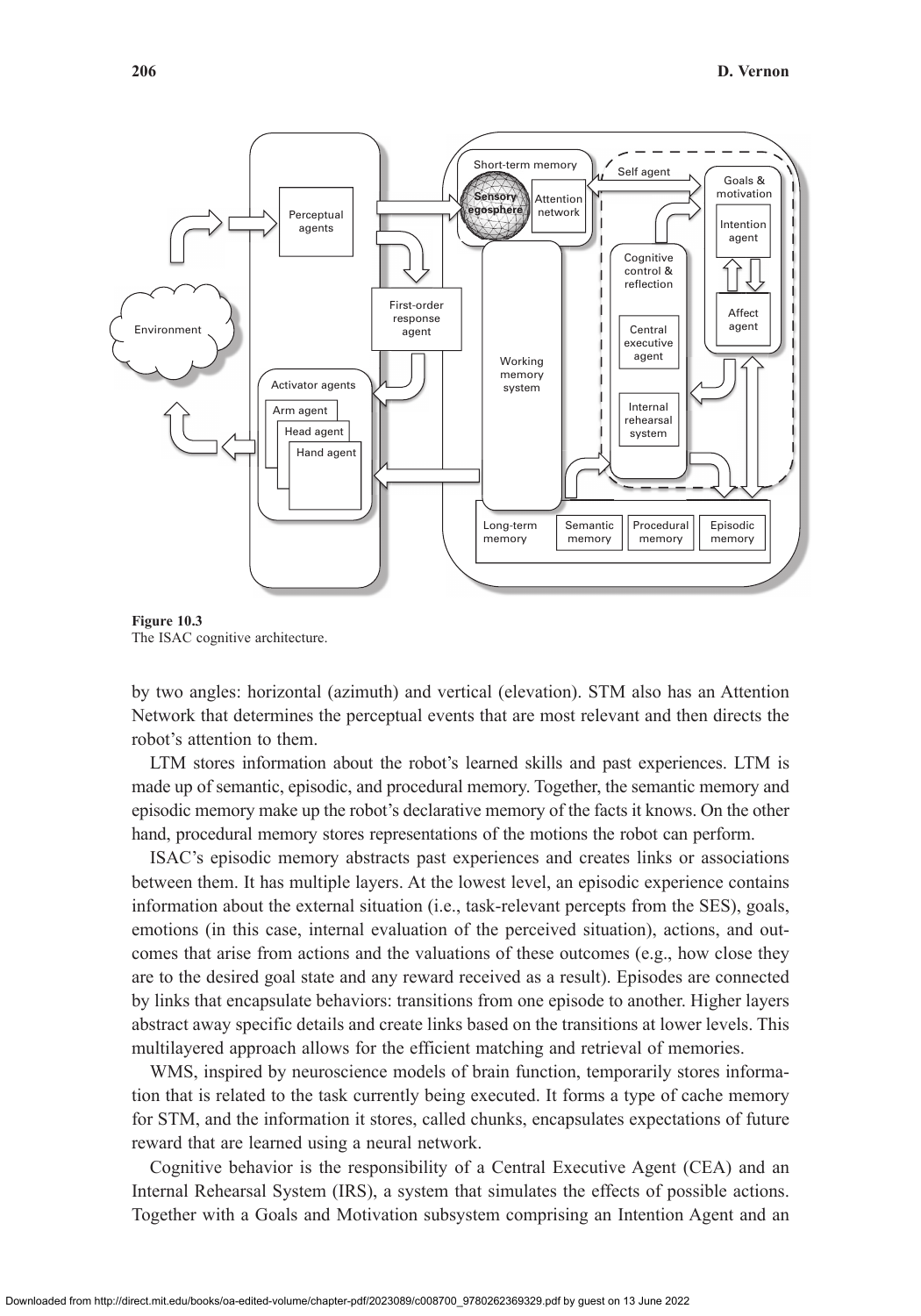Affect Agent, the CEA and the IRS form a compound agent called the Self Agent that, along with the FRA, makes decisions and acts according to the current situation and ISAC's internal states. The CEA is responsible for cognitive control, invoking the skills required to perform some given task on the basis of the current focus of attention and past experiences. The goals are provided by the Intention Agent. Decision-making is modulated by the Affect Agent.

ISAC works in the following way. Normally, the FRA produces reactive responses to sensory triggers. However, it is also responsible for executing tasks. When a task is assigned by a human, the FRA retrieves the skill from procedural memory in the LTM that corresponds to the skill described in the task information. It then places it in the WMS as chunks along with the current percept. The Activator Agent then executes it, suspending execution whenever a reactive response is required. If the FRA finds no matching skill for the task, the CEA takes over, recalling from episodic memory past experiences and behaviors that contain information similar to the current task. One behavior-percept pair is selected, based on the current percept in the SES, its relevance, and the likelihood of successful execution as determined by internal simulation in the IRS. This is then placed in working memory, and the Activator Agent executes the action.

## **10.7 Future Prospects**

The design and implementation of a cognitive architecture is a daunting undertaking. This is evident when you consider that contemporary cognitive architectures such as Soar (Laird, Newell, and Rosenbloom 1987; Laird 2009, 2012), ACT-R (Anderson et al. 2004; Anderson 1996), CLARION (Sun 2007, 2016), and CRAM (Beetz et al. 2010; Mösenlechner 2016) have taken ten to twenty years or more to develop and are all still being developed further.<sup>1</sup> In an effort to consolidate cognitive architecture research, the cognitive science community has launched an exercise to identify the key design features shared by the most prominent cognitive architectures, with the goal of creating a common model of cognition (Laird, Lebiere, and Rosenbloom 2017) and promoting more cohesive development and achieving greater progress. In any case, progress will depend on the thorough evaluation of cognitive architectures in diverse, challenging, realistic environments (Kotseruba and Tsotsos 2020) consistent with human-level intelligence, such as the CRAM cognitive architecture targets in everyday activity science and engineering (EASE).

There is a need for more realistic perceptual capabilities that can operate in adverse conditions with noise and uncertainty, using context to improve performance. Almost half the cognitive architectures surveyed by Kotseruba and Tsotsos do not implement any visual perception or other sensory modalities. For example, audition, touch, and olfaction are typically addressed in a trivial manner (Kotseruba and Tsotsos 2020).

Cognitive architectures also need to facilitate more natural communication with humans to infer their intentions and emotional states; engage in adaptive, personalized interaction; read body language, such as gestures and facial expressions; engage in natural turn-taking; and facilitate human-robot joint action. Examples of cognitive architectures that focus on these aspects of cognitive human-robot interaction include Lemaignan et al. (2017); Sandini et al. (2018); Tanevska et al. (2019).

Computational models of episodic memory have not received significant attention, especially for lifelong learning, despite the fact that its existence and importance has been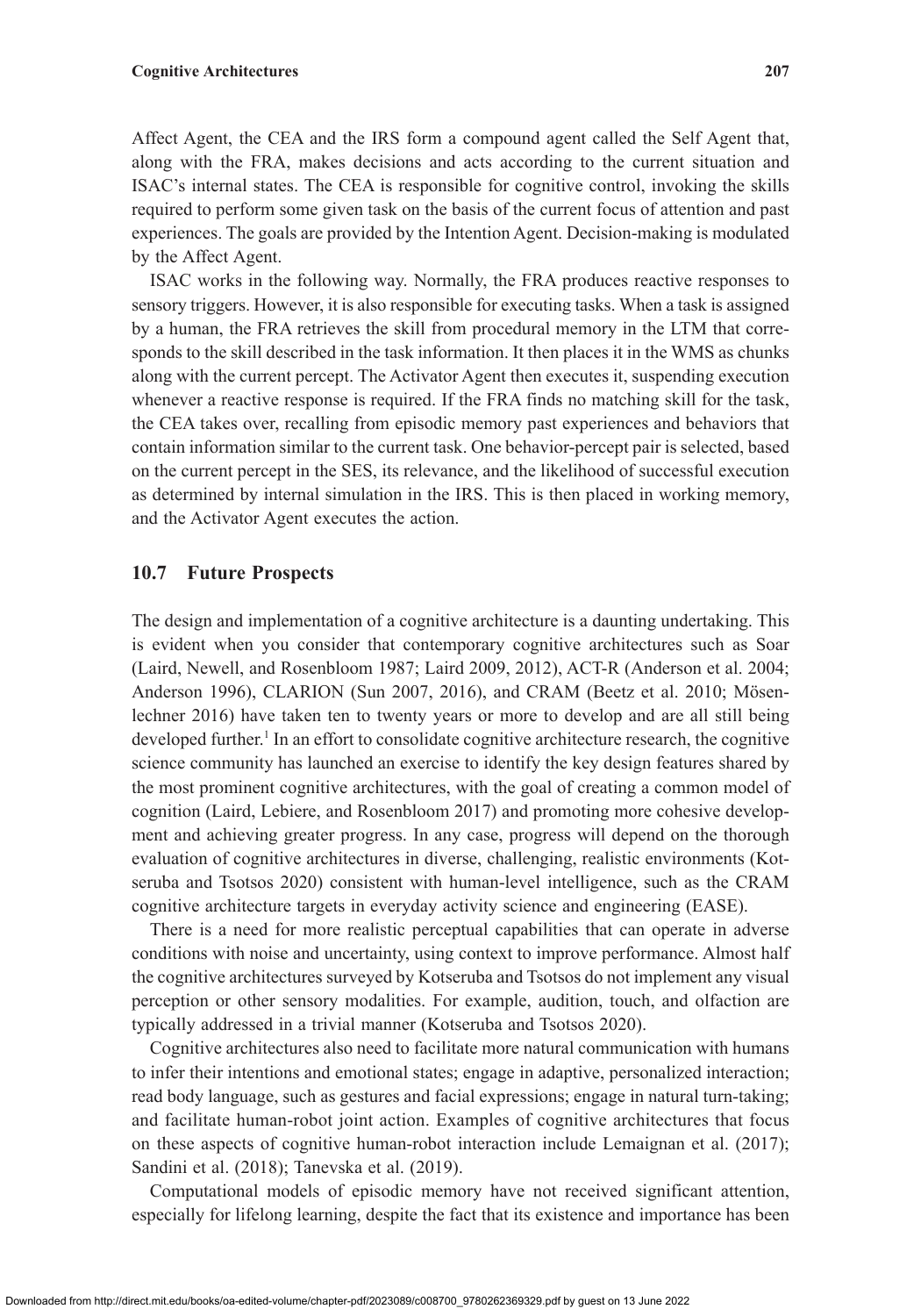widely recognized (Kotseruba and Tsotsos 2020). Notable exceptions include the CRAM cognitive architecture (Beetz, Mösenlechner, and Tenorth 2010; Mösenlechner 2016) and the iCub neural framework for episodic memory (Mohan, Sandini, and Morasso 2014).

Deep learning (Schmidhuber 2015; Goodfellow, Bengio, and Courville 2016) has not yet made a significant impact on cognitive architectures (Kotseruba and Tsotsos 2020). This will almost certainly change, giving rise to new architectural requirements—for example, deep developmental robotics architectures (Sigaud and Droniou 2016) and a reconciliation of deep learning with symbolic artificial intelligence (Garnelo and Shanahan 2019). One of the main advantages of deep learning is its ability to produce end-to-end systems—that is, systems that map directly from an input space to an output space, such as pixels-to-classes in computer vision. In robotics, the situation is different: end-to-end systems must map from pixels (and other sensory stimuli) to torques in a dynamic interactive environment. Supervised deep learning based on static data sets is not viable in these circumstances. However, deep reinforcement learning (Arulkumaran et al. 2017; Li 2018) is capable of learning end-to-end robot control or action policies. This form of learning is typically implemented using simulators and may not be feasible on physical robots. Sünderhauf et al. (2018) estimate that it would take fifty-three days to accomplish a deep reinforcement learning exercise that currently takes twenty-four hours using simulation. They suggest that there is also a reality gap between simulation and the real world that limits the usefulness of simulation-based deep reinforcement learning, and they discuss a solution based on transfer learning, initially learning in the simulated environment, freezing the network weights, and then continuing the learning with the physical robot. On the other hand, results using photorealistic simulations to support reasoning in cognitionenabled robots (Beetz et al. 2018; Mania and Beetz 2019) suggest that the reality gap may not be significant and that the simulation approach may be plausible.

# **10.8 Conclusion**

A cognitive architecture captures both the abstract conceptual form and the details of functional operation, focusing on inner cohesion and self-contained completeness. This means that all of the mechanisms required for cognition fall under the compass of a cognitive architecture, including perception, attention, action, control, learning, reasoning, memory, adaptivity, and anticipation. Thus, cognition, as a process, and a cognitive architecture, as a framework, embrace all of the elements required for effective action. A cognitive architecture specifies the system components and the way these components are dynamically related as a whole. It provides both an abstract model of cognitive behavior and a sufficient basis for a software instantiation of that model (Lieto et al. 2018). Despite the magnitude of the task, the design and implementation of an appropriate cognitive architecture remains an indispensable step in the creation of a cognitive robot.

## **Additional Reading and Resources**

• To delve more deeply into the field of cognitive architectures, you might begin by reading the review by Kotseruba and Tsotsos (2020) and referring to the companion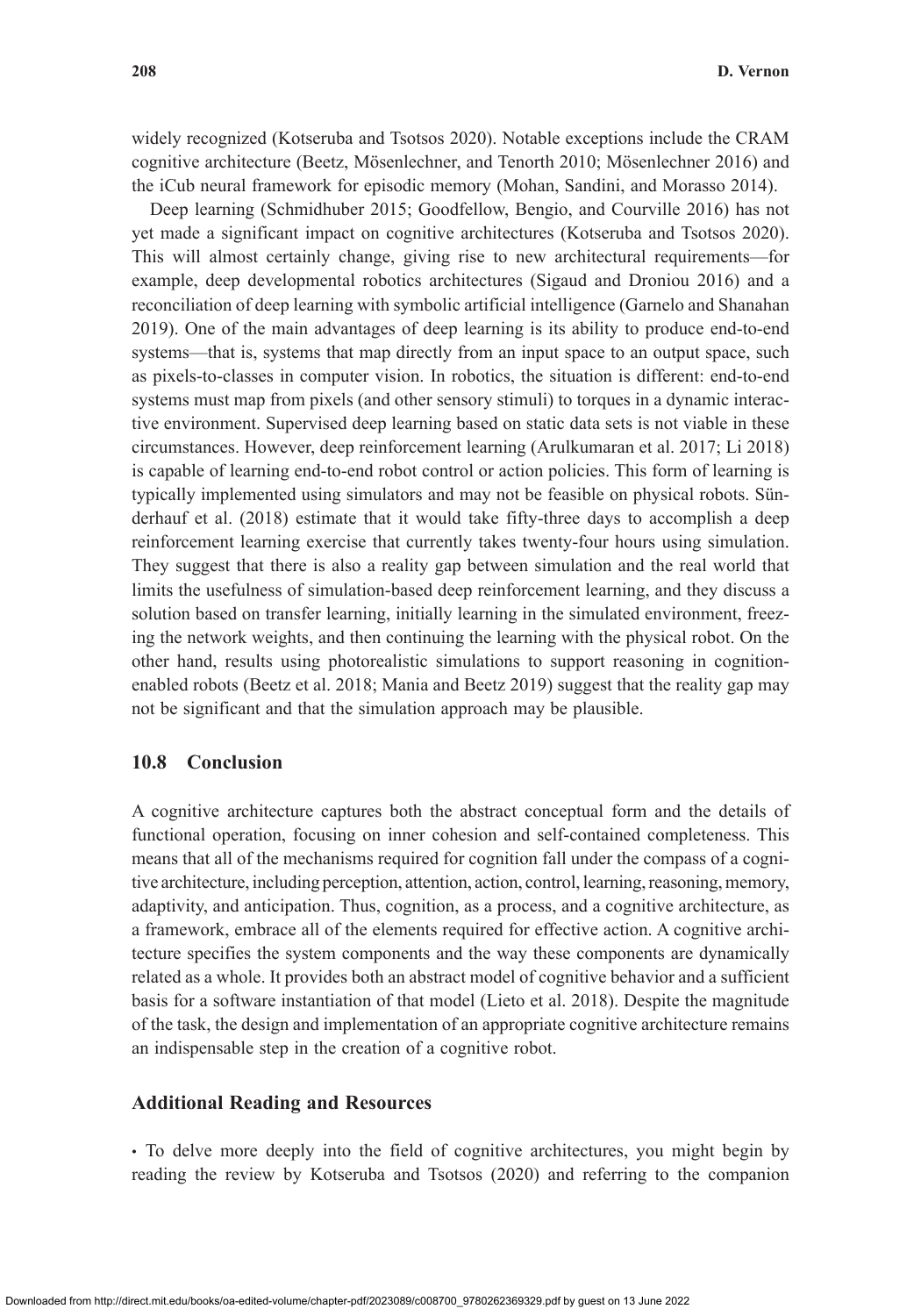#### **Cognitive Architectures 209**

website: [http://jtl.lassonde.yorku.ca/project/cognitive\\_architectures\\_survey/index.html.](http://jtl.lassonde.yorku.ca/project/cognitive_architectures_survey/index.html) The review does not focus specifically on robot cognitive architectures but provides a contemporary and comprehensive overview of the field, nonetheless.

• Appendix A of Vernon, von Hofsten, and Fadiga (2011), summarizing the operation of twenty cognitive architectures: Vernon, D., C. von Hofsten, and L. Fadiga. 2011. *A Roadmap for Cognitive Development in Humanoid Robots*. In Vol. 11, *Cognitive Systems Monographs*. Berlin: Springer. [http://www.vernon.eu/COSMOS\\_CAs.pdf.](http://www.vernon.eu/COSMOS_CAs.pdf)

• The Introduction to Cognitive Robotics course ([www.cognitiverobotics.net](http://www.cognitiverobotics.net)) has several lectures devoted to cognitive architectures, in general, and to the CRAM cognitive architecture summarized in section 10.6.1, in particular, expanding on the material in the online CRAM tutorials: <http://cram-system.org/tutorials>.

• Software is available online for, for example, the CRAM cognitive architecture: [http://](http://cram-system.org) [cram-system.org;](http://cram-system.org) the openEASE software components for cognition-enabled control of robotic agents: [https://ease-crc.org/open-ease/;](https://ease-crc.org/open-ease/) and the iCub cognitive robot platform: <http://www.icub.org>.

• Instructions on how to access, download, and install the CRAM software is included in the Introduction to Cognitive Robotics course and on the CRAM website [\(http://cram](http://cram-system.org/installation) [-system.org/installation\)](http://cram-system.org/installation), along with practical exercises to help you get started.

• For other software resources, refer to the "Resources" page on the IEEE Technical Committee for Cognitive Robotics site: [http://www.ieee-coro.org.](http://www.ieee-coro.org)

# **Note**

1. The average age of cognitive architecture projects in the survey by Kotseruba and Tsotsos (2020) is approximately fifteen years.

# **References**

Anderson, John R. 1996. "ACT: A Simple Theory of Complex Cognition." *American Psychologist* 51 (4): 355. Anderson, John R., Daniel Bothell, Michael D. Byrne, Scott Douglass, Christian Lebiere, and Yulin Qin. 2004.

Arulkumaran, Kai, Marc Peter Deisenroth, Miles Brundage, and Anil Anthony Bharath. 2017. "Deep Reinforcement Learning: A Brief Survey." *IEEE Signal Processing Magazine* 34 (6): 26–38.

Atance, Cristina M., and Daniela K. O'Neill. 2001. "Episodic Future Thinking." *Trends in Cognitive Sciences* 5 (12): 533–539.

Beetz, Michael. 2018. Personal Communication.

Beetz, Michael, Daniel Beßler, Andrei Haidu, Mihai Pomarlan, Asil Kaan Bozcuoğlu, and Georg Bartels. 2018. "KnowRob 2.0—a 2nd Generation Knowledge Processing Framework for Cognition-Enabled Robotic Agents." In *2018 IEEE International Conference on Robotics and Automation*, 512–519. New York: IEEE.

Beetz, Michael, Dominik Jain, Lorenz Mösenlechner, and Moritz Tenorth. 2010. "Towards Performing Everyday Manipulation Activities." *Robotics and Autonomous Systems* 58 (9): 1085–1095.

Beetz, Michael, Lorenz Mösenlechner, and Moritz Tenorth. 2010. "CRAM—a Cognitive Robot Abstract Machine for Everyday Manipulation in Human Environments." In *Proceedings of the 2010 IEEE/RSJ International Conference on Intelligent Robots and Systems*, 1012–1017. New York: IEEE.

Beetz, Michael, Moritz Tenorth, and Jan Winkler. 2015. "Open-EASE—a Knowledge Processing Service for Robots and Robotics/AI Researchers." In *2015 IEEE International Conference on Robotics and Automation*, 1983–1990. New York: IEEE.

"An Integrated Theory of the Mind." *Psychological Review* 111 (4): 1036.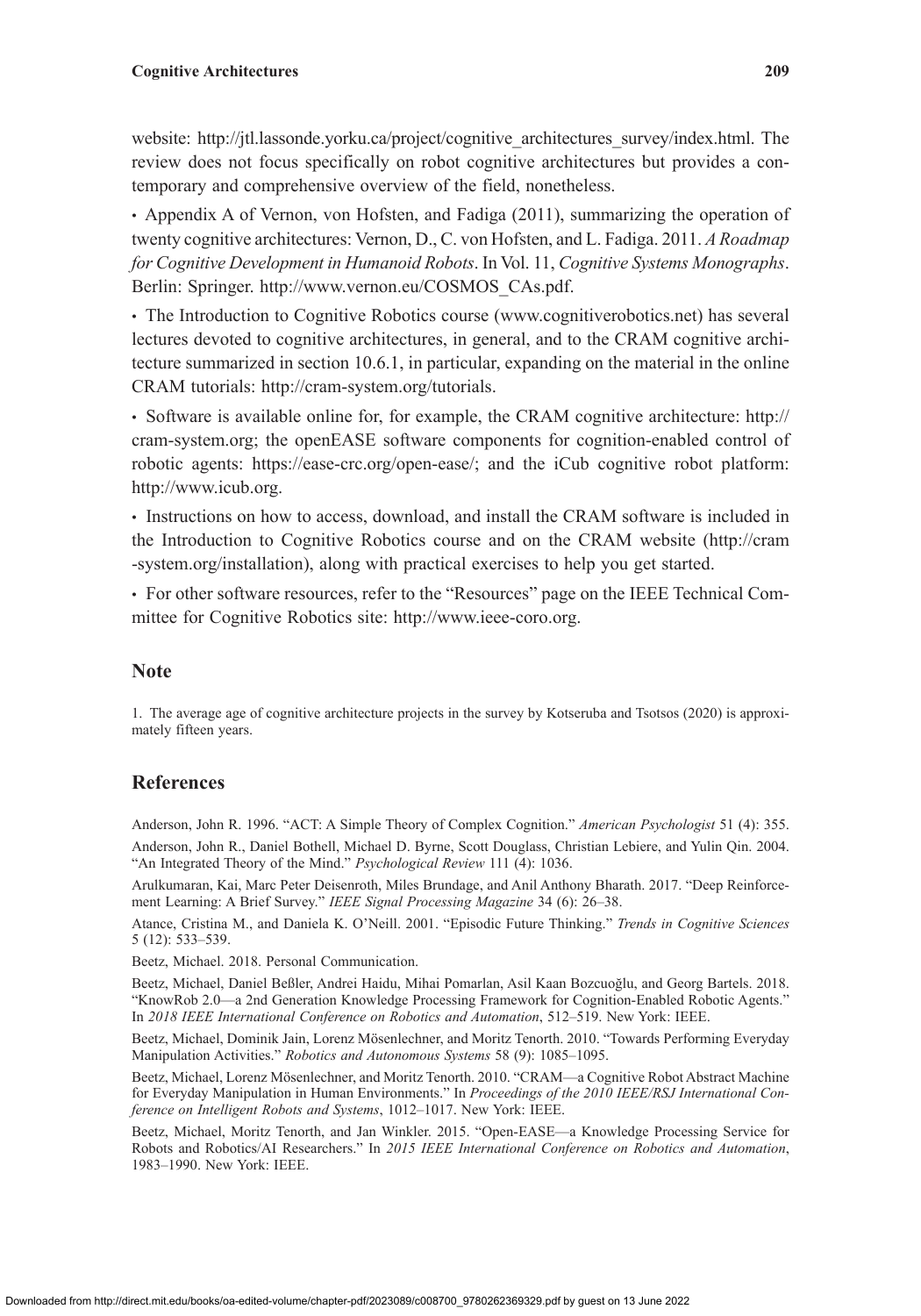Borji, Ali, Dicky N. Sihite, and Laurent Itti. 2013. "What/Where to Look Next? Modeling Top-Down Visual Attention in Complex Interactive Environments." *IEEE Transactions on Systems, Man, and Cybernetics: Systems* 44 (5): 523–538.

Cangelosi, Angelo, and Matthew Schlesinger. 2015. *Developmental Robotics: From Babies to Robots*. Cambridge, MA: MIT Press.

Christensen, Wayne D., and Clifford Alan Hooker. 2000. "An Interactivist-Constructivist Approach to Intelligence: Self-Directed Anticipative Learning." *Philosophical Psychology* 13 (1): 5–45.

Demiris, Yiannis, and Bassam Khadhouri. 2006. "Hierarchical Attentive Multiple Models for Execution and Recognition of Actions." *Robotics and Autonomous Systems* 54 (5): 361–369.

Doya, Kenji. 1999. "What Are the Computations of the Cerebellum, the Basal Ganglia and the Cerebral Cortex?" *Neural Networks* 12 (7–8): 961–974.

Duch, Wlodzislaw, Richard Jayadi Oentaryo, and Michel Pasquier. 2008. "Cognitive Architectures: Where Do We Go from Here?" In *Artificial General Intelligence 2008, Proceedings of the First AGI Conference, AGI 2008, March 1–3, 2008, University of Memphis, Memphis, TN, USA*, 122–136. *Frontiers in Artificial Intelligence and Applications* 171. Amsterdam: IOS Press.

EASE. n.d. Everyday Activity Science and Engineering. Accessed August 21, 2021. [https://ease-crc.org/.](https://ease-crc.org/)

Edelman, Gerald M. 2006. *Second Nature: Brain Science and Human Knowledge*. New Haven, CT: Yale University Press.

Eliasmith, Chris, Terrence C. Stewart, Xuan Choo, Trevor Bekolay, Travis Dewolf, Yichuan Tang, and Daniel Rasmussen. 2012. "A Large-Scale Model of the Functioning Brain." *Science* 338 (6111): 1202–1205.

Flanagan, J. Randall, and Roland S. Johansson. 2003. "Action Plans Used in Action Observation." *Nature* 424 (6950): 769–771.

Flanagan, J. Randall, Gerben Rotman, Andreas F. Reichelt, and Roland S. Johansson. 2013. "The Role of Observers' Gaze Behavior When Watching Object Manipulation Tasks: Predicting and Evaluating the Consequences of Action." *Philosophical Transactions of the Royal Society B: Biological Sciences* 368 (1628): 20130063.

Franklin, Stan, Tamas Madl, Sidney D'Mello, and Javier Snaider. 2014. "LIDA: A Systems-Level Architecture for Cognition, Emotion, and Learning." *IEEE Transactions on Autonomous Mental Development* 6 (1): 19–41.

Franklin, Stan, Uma Ramamurthy, Sidney K. D'Mello, Lee Mccauley, Aregahegn Negatu, Rodrigo L. Silva, and Vivek Datla. 2007. "LIDA: A Computational Model of Global Workspace Theory and Developmental Learning." In *AAAI Fall Symposium on AI and Consciousness: Theoretical Foundations*, 61–66. Menlo Park, CA: AAAI Press.

Froese, Tom, Nathaniel Virgo, and Eduardo Izquierdo. 2007. "Autonomy: A Review and a Reappraisal." In Vol. 4648, *Proceedings of the 9th European Conference on Artificial Life: Advances in Artificial Life*, edited by F. Almeida E. Costa, L. Rocha, E. Costa, I. Harvey, and A. Coutinho, 455–465. Berlin: Springer.

Garnelo, Marta, and Murray Shanahan. 2019. "Reconciling Deep Learning with Symbolic Artificial Intelligence: Representing Objects and Relations." *Current Opinion in Behavioral Sciences* 29:17–23.

Gilbert, Daniel T., and Timothy D. Wilson. 2007. "Prospection: Experiencing the Future." *Science* 317 (5843): 1351–1354.

Goodfellow, Ian, Yoshua Bengio, and Aaron Courville. 2016. *Deep Learning*. Cambridge, MA: MIT Press.

Hesslow, Germund. 2002. "Conscious Thought as Simulation of Behavior and Perception." *Trends in Cognitive Sciences* 6 (6): 242–247.

Hesslow, Germund. 2012. "The Current Status of the Simulation Theory of Cognition." *Brain Research* 1428:71–79.

Holmes, Geoffrey, Andrew Donkin, and Ian H. Witten. 1994. "Weka: A Machine Learning Workbench." In *Proceedings of ANZIIS'94—Australian New Zealand Intelligent Information Systems Conference*, 357–361. New York: IEEE.

Kawamura, Kazuhiko, Stephen M. Gordon, Palis Ratanaswasd, Erdem Erdemir, and Joseph F. Hall. 2008. "Implementation of Cognitive Control for a Humanoid Robot." *International Journal of Humanoid Robotics* 5 (4): 547–586.

Kieras, Davis E., and Davis E. Meyer. 1997. "An Overview of the EPIC Architecture for Cognition and Performance with Application to Human-Computer Interaction." *Human-Computer Interaction* 12 (4): 391–438.

Kotseruba, Iuliia, and John K. Tsotsos. 2020. "40 Years of Cognitive Architectures: Core Cognitive Abilities and Practical Applications." *Artificial Intelligence Review* 53 (1): 17–94.

Kunze, Lars, and Michael Beetz. 2017. "Envisioning the Qualitative Effects of Robot Manipulation Actions Using Simulation-Based Projections." *Artificial Intelligence* 247:352–380.

Laird, John E. 2009. "Toward Cognitive Robotics." In Vol. 7332, *Proceedings of the SPIE—Unmanned Systems Technology XI*. P. 73320Z. Bellingham, WA: International Society for Optics and Photonics.

Laird, John E. 2012. *The Soar Cognitive Architecture*. Cambridge, MA: MIT Press.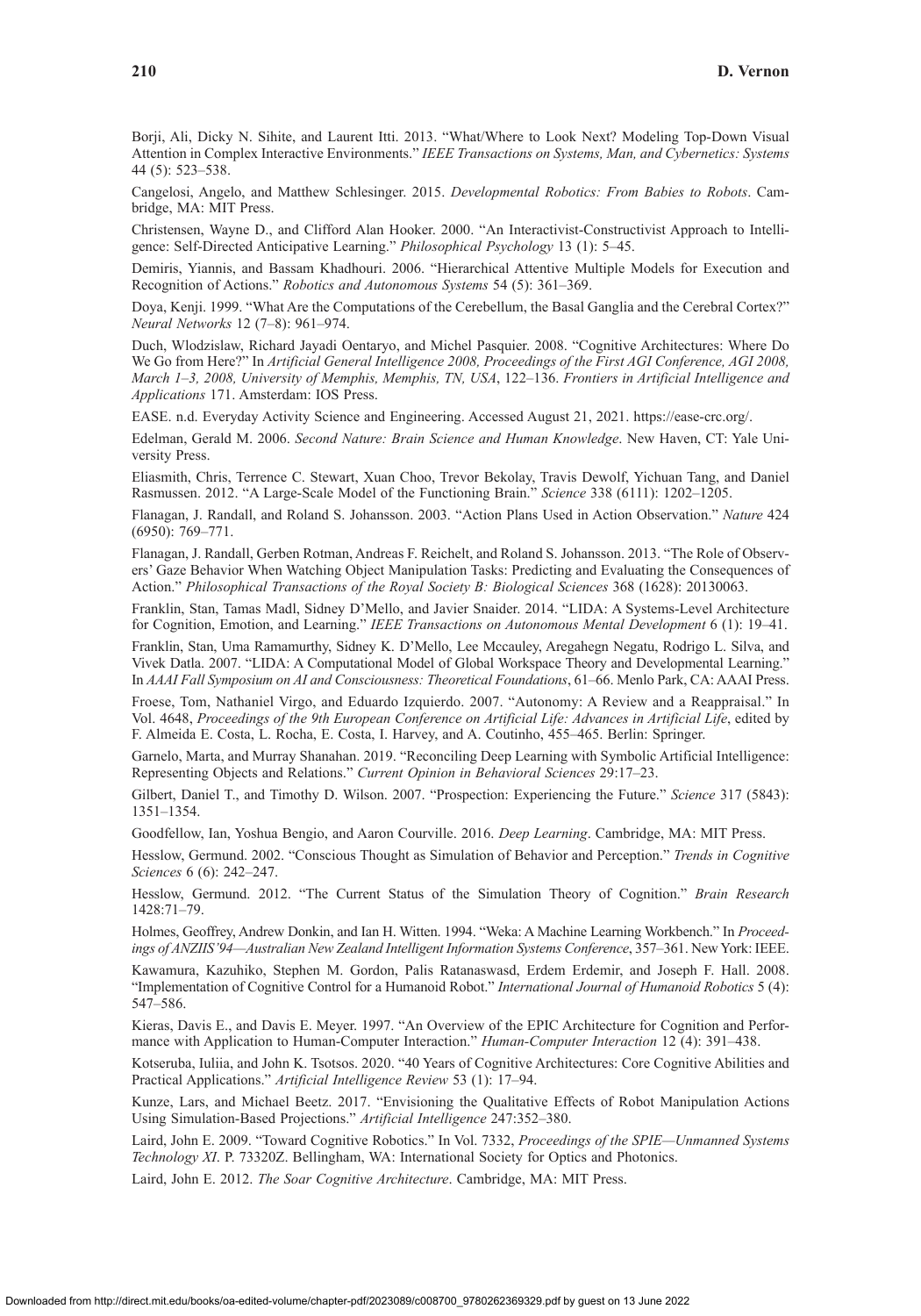Laird, John E., Christian Lebiere, and Paul S. Rosenbloom. 2017. "A Standard Model of the Mind: Toward a Common Computational Framework across Artificial Intelligence, Cognitive Science, Neuroscience, and Robotics." *AI Magazine* 38 (4): 13–26.

Laird, John E., Allen Newell, and Paul S. Rosenbloom. 1987. "Soar: An Architecture for General Intelligence." *Artificial Intelligence* 33:1–64.

Langley, Pat. 2006. "Cognitive Architectures and General Intelligent Systems." *AI Magazine* 27 (2): 33–33.

Langley, Pat, and Dongkyu Choi. 1999 [2006]. "A Unified Cognitive Architecture for Physical Agents." In *Proceedings of the National Conference on Artificial Intelligence*, Vol. 21, no. 2, 1469. Menlo Park, CA: AAAI Press; Cambridge, MA: MIT Press.

Langley, Pat, John E. Laird, and Seth Rogers. 2009. "Cognitive Architectures: Research Issues and Challenges." *Cognitive Systems Research* 10 (2): 141–160.

Lemaignan, Séverin, Mathieu Warnier, E. Akin Sisbot, Aurélie Clodic, and Rachid Alami. 2017. "Artificial Cognition for Social Human–Robot Interaction: An Implementation." *Artificial Intelligence* 247:45–69.

Li, Yuxi. 2018. "Deep Reinforcement Learning." ArXiv preprint: 1801.06339v1.

Lieto, Antonio, Mehul Bhatt, Alessandro Oltramari, and David Vernon. 2018. "The Role of Cognitive Architectures in General Artificial Intelligence." *Cognitive Systems Research* 48:1–3.

Lindblom, Jessica. 2015. *Embodied Social Cognition*. Vol. 26. Berlin: Springer.

Mania, Patrick, and Michael Beetz. 2019. "A Framework for Self-Training Perceptual Agents in Simulated Photorealistic Environments." In *2019 International Conference on Robotics and Automation*, 4396–4402. New York: IEEE.

Merrick, Kathryn Elizabeth. 2010. "A Comparative Study of Value Systems for Self-Motivated Exploration and Learning by Robots." *IEEE Transactions on Autonomous Mental Development* 2 (2): 119–131.

Mohan, Vishwanathan, Ajaz Bhat, and Pietro Morasso. 2019. "Muscleless Motor Synergies and Actions without Movements: From Motor Neuroscience to Cognitive Robotics." *Physics of Life Reviews* 30:89–111.

Mohan, Vishwanathan, Giulio Sandini, and Pietro Morasso. 2014. "A Neural Framework for Organization and Flexible Utilization of Episodic Memory in Cumulatively Learning Baby Humanoids." *Neural Computation* 26 (12): 2692–2734.

Mösenlechner, Lorenz. 2016. "The Cognitive Robot Abstract Machine: A Framework for Cognitive Robotics." PhD thesis, Technical University of Munich.

Newell, Allen. 1982. "The Knowledge Level." *Artificial Intelligence* 18 (1): 87–127.

Newell, Allen. 1990. *Unified Theories of Cognition*. Cambridge, MA: Harvard University Press.

Newell, Allen. 1992. "Précisof Unified Theories of Cognition." *Behavioral and Brain Sciences* 15:425–492.

Oudeyer, Pierre-Yves, Frdric Kaplan, and Verena V. Hafner. 2007. "Intrinsic Motivation Systems for Autonomous Mental Development." *IEEE Transactions on Evolutionary Computation* 11 (2): 265–286.

Piaget, Jean. 1954. *The Construction of Reality in the Child*. New York: Basic Books.

Piccinini, Gualtiero. 2010. "The Mind as Neural Software? Understanding Functionalism, Computationalism, and Computational Functionalism." *Philosophy and Phenomenological Research* 81 (2): 269–311.

Ritter, Frank E., and Richard M. Young. 2001. "Embodied Models as Simulated Users: Introduction to This Special Issue on Using Cognitive Models to Improve Interface Design." *International Journal of Human-Computer Studies* 55 (1): 1–14.

Rosenbloom, Paul S., Abram Demski, and Volkan Ustun. 2016. "The Sigma Cognitive Architecture and System: Towards Functionally Elegant Grand Unification." *Journal of Artificial General Intelligence* 7 (1): 1–103.

Ryle, G. 1949. *The Concept of Mind*. London: Hutchinson's University Library.

Samsonovich, Alexei V. 2010. "Toward a Unified Catalog of Implemented Cognitive Architectures." In *Proceedings of the Conference on Biologically Inspired Cognitive Architectures*, 195–244. Amsterdam: IOS Press.

Sandini, Giulio, Vishwanathan Mohan, Alessandra Sciutti, and Pietro Morasso. 2018. "Social Cognition for Human-Robot Symbiosis—Challenges and Building Blocks." *Frontiers in Neurorobotics* 12:34.

Schacter, Daniel L., Donna Rose Addis, and Randy L. Buckner. 2008. "Episodic Simulation of Future Events: Concepts, Data, and Applications." *Annals of the New York Academy of Sciences* 1124:39–60.

Schacter, Daniel L., Donna Rose Addis, Demis Hassabis, Victoria C. Martin, R. Nathan Spreng, and Karl K. Szpunar. 2012. "The Future of Memory: Remembering, Imagining, and the Brain." *Neuron* 76 (4): 677–694.

Schmidhuber, Jürgen. 2015. "Deep Learning in Neural Networks: An Overview." *Neural Networks* 61:85–117.

Seligman, Martin E. P., Peter Railton, Roy F. Baumeister, and Chandra Sripada. 2013. "Navigating into the Future or Driven by the Past." *Perspectives on Psychological Science* 8 (2): 119–141.